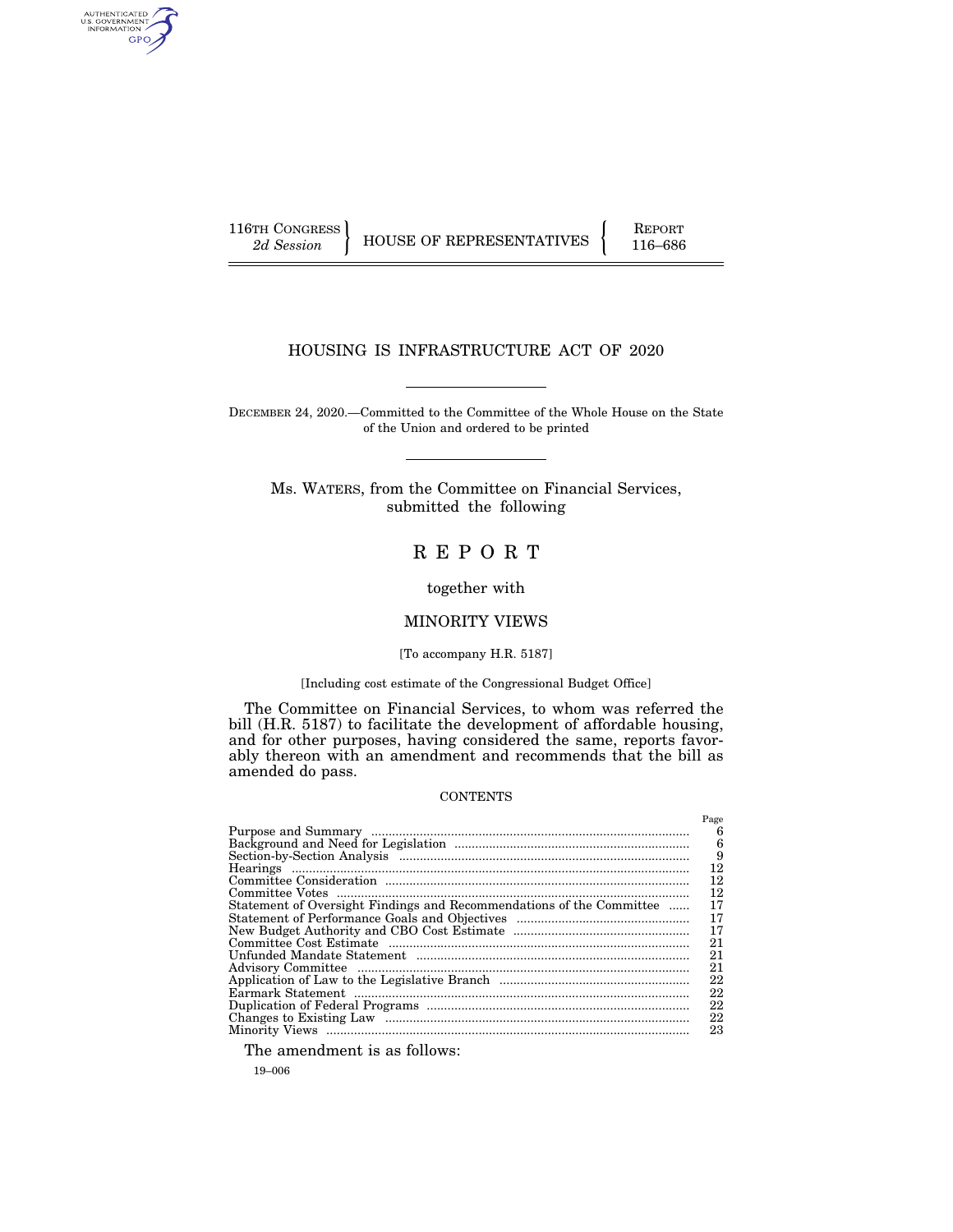Strike all after the enacting clause and insert the following:

### **SECTION 1. SHORT TITLE.**

This Act may be cited as the ''Housing is Infrastructure Act of 2020''.

#### **SEC. 2. FINDINGS.**

The Congress finds the following:

(1) Affordable housing is a critical part of the national infrastructure of the United States but there is a severe shortage of affordable housing in the United States and the existing stock is badly in need of repair.

(2) According to a 2010 study sponsored by the Department of Housing and Urban Development, there was a \$26 billion backlog of capital needs for public housing; that figure is likely higher today, with some groups estimating the backlog of capital needs for public housing to be as high as \$70 billion.

(3) There are 14,000 units supported by Rural Rental Housing Loans under section 515 of the Housing Act of 1949 and Farm Labor Housing Loans under section 514 of the Housing Act of 1949. According to National Rural Housing Coalition, it would take an estimated \$1 billion in the Multi-Family Housing Revitalization Demonstration Program (MPR) funding to fully address the capital backlog for rural housing properties.

(4) Federal investment in housing helps to create jobs and stimulate the economy.

(5) When the American Recovery and Reinvestment Act of 2009 (Public Law 111–5) was enacted, which included funding for public housing, researchers found that for each \$1.00 in direct spending on public housing, there was an additional \$2.12 of indirect and induced economic activity nationwide for a total economic impact of \$3.12 for each \$1.00 in direct spending on public housing.

(6) According to the National Association of Home Builders, building 100 affordable rental homes generates \$11.7 million in local income, \$2,200,000 in taxes and revenue for local governments, and 161 local jobs.

(7) Researchers estimate that the growth in the gross domestic product from 1964–2009 would have been 13.5 percent higher if families had better access to affordable housing, which in turn could have led to an additional \$1.7 trillion increase in income, equivalent to \$8,775 in additional wages for each worker.

#### **SEC. 3. PUBLIC HOUSING CAPITAL FUND.**

(a) IN GENERAL.—There is authorized to be appropriated for the Capital Fund under section 9(d) of the United States Housing  $Act$  of 1937 (42 U.S.C. 1437g(d)) \$70,000,000,000 and any amounts appropriated pursuant to this subsection shall remain available until the expiration of the 5-year period beginning upon the date of such appropriation.

(b) REQUIREMENTS.—The Secretary of Housing and Urban Development (in this Act referred to as the "Secretary") shall-

(1) distribute not less than 35 percent and not more than 75 percent of any amounts appropriated pursuant to subsection (a) under the same formula used for amounts made available for the Capital Fund for fiscal year 2020; and

(2) make available all remaining amounts by competition for priority investments, including investments that address lead hazards, other urgent health and safety concerns, and such other priorities as the Secretary may identify.

(c) TIMING.—The Secretary shall obligate amounts—

 $(1)$  made available under subsection  $(b)(1)$  within 30 days of enactment of the Act appropriating such funds; and

(2) made available under subsection (b)(2) within 12 months of enactment of the Act appropriating such funds.

(d) LIMITATION.—Amounts provided pursuant to this section may not be used for operating costs or rental assistance.

(e) USE OF FUNDS.—Not more than 0.5 percent of any amount appropriated pursuant to this section shall be used by the Secretary for costs associated with staff, training, technical assistance, technology, monitoring, travel, enforcement, research, and evaluation.

(f) SUPPLEMENT NOT SUPPLANT.—The Secretary shall ensure that amounts provided pursuant to this section shall serve to supplement and not supplant other amounts generated by a recipient of such amounts or amounts provided by other Federal, State, or local sources.

(g) WATER AND ENERGY EFFICIENCY.—In distributing any amounts pursuant to subsection (b), the Secretary shall give priority to public housing agencies located in States and localities that have a plan to increase water and energy efficiency when developing or rehabilitating public housing using any amounts distributed.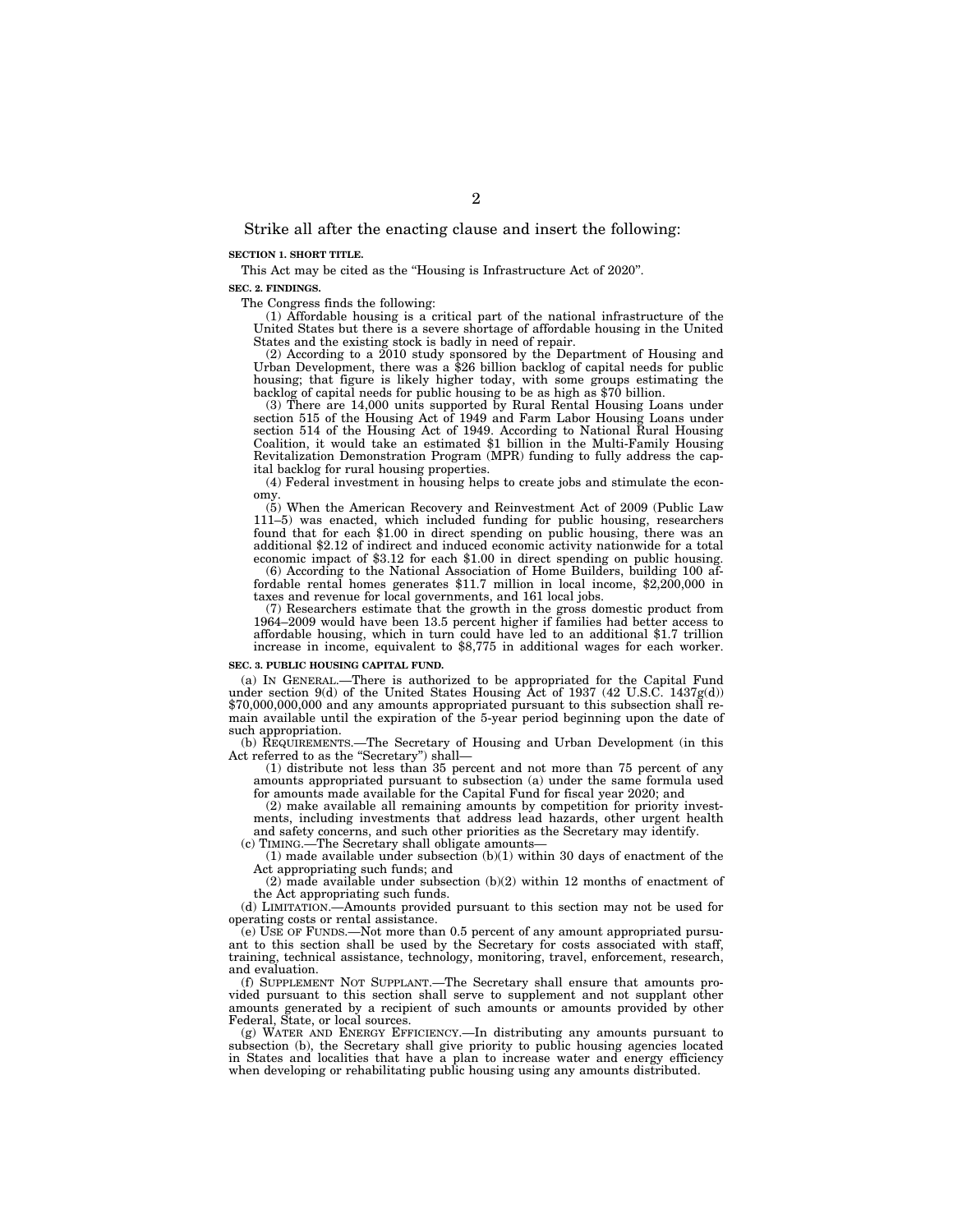#### **SEC. 4. RURAL MULTIFAMILY PRESERVATION AND REVITALIZATION DEMONSTRATION PRO-GRAM.**

(a) IN GENERAL.—There is authorized to be appropriated for carrying out the Multifamily Preservation and Revitalization Demonstration program of the Rural Hous-ing Service (as authorized under sections 514, 515, and 516 of the Housing Act of 1949 (42 U.S.C. 1484; 1485; 1486)) \$1,000,000,000 and any amounts appropriated pursuant to this section shall remain available until expended.

(b) WATER AND ENERGY EFFICIENCY.—Not less than 10 percent of all amounts made available pursuant to this section shall be used only for activities relating to water and energy efficiency and, at the Secretary's discretion, other strategies to enhance the environmental sustainability of housing production and design.

#### **SEC. 5. FLOOD MITIGATION ASSISTANCE GRANT PROGRAM.**

(a) IN GENERAL.—There is authorized to be appropriated for carrying out the Flood Mitigation Assistance Grant Program under section 1366 of the National Flood Insurance Act of 1968 (42 U.S.C. 4104c) \$1,000,000,000 and any amounts appropriated pursuant to this section shall remain available until expended.

(b) MULTIFAMILY RESIDENCES AND ATTACHED AND SEMI-ATTACHED HOMES.—With regard to any structure that is a multifamily residence or an attached or semi-attached residence, the Administrator shall consult with the Secretary of Housing and Urban Development and establish alternative forms of mitigation.

(c) DEFINITIONS.—For the purposes of this section, the term ''multifamily residence'' has the same meaning as in the Flood Disaster Protection Act of 1973 and the National Flood Insurance Act of 1968.

#### **SEC. 6. HOUSING TRUST FUND.**

(a) IN GENERAL.—There is authorized to be appropriated for the Housing Trust Fund under section 1338 of the Housing and Urban Development Act of 1992 (12 U.S.C. 4568) \$5,000,000,000 and any amounts appropriated pursuant to this subsection shall remain available until expended. The Secretary shall ensure that priority for occupancy in dwelling units assisted with amounts made available pursuant to this section that become available for occupancy shall be given to persons and households who are homeless (as such term is defined in section 103 of the McKinney-Vento Homeless Assistance Act (42 U.S.C. 11302)) or at risk of homelessness (as such term is defined in section 401 of such Act (42 U.S.C. 11360)).

(b) WATER AND ENERGY EFFICIENCY.—Not less than 10 percent of all amounts made available pursuant to this section shall be used only for activities relating to water and energy efficiency and, at the Secretary's discretion, other strategies to enhance the environmental sustainability of housing production and design.

#### **SEC. 7. SINGLE-FAMILY HOUSING REPAIR LOANS AND GRANTS.**

(a) IN GENERAL.—There is authorized to be appropriated for carrying out single family housing repair loans and grants under section 504 of the Housing Act of 1949 (42 U.S.C. 1474) \$100,000,000 and any amounts appropriated pursuant to this section shall remain available until expended.

(b) WATER AND ENERGY EFFICIENCY.—Not less than 10 percent of all amounts made available pursuant to this section shall be used only for activities relating to water and energy efficiency and, at the Secretary's discretion, other strategies to enhance the environmental sustainability of housing production and design.

#### **SEC. 8. NATIVE AMERICAN HOUSING BLOCK GRANT PROGRAM.**

(a) IN GENERAL.—There is authorized to be appropriated for carrying out the Native American housing block grant program under title I of the Native American Housing Assistance and Self-Determination Act of 1996 (25 U.S.C. 4111 et seq.)  $$1,000,000,000$  and any amounts appropriated pursuant to this section shall remain available until expended.

(b) WATER AND ENERGY EFFICIENCY.—Not less than 10 percent of all amounts made available pursuant to this section shall be used only for activities relating to water and energy efficiency and, at the Secretary's discretion, other strategies to enhance the environmental sustainability of housing production and design.

#### **SEC. 9. HOME INVESTMENT PARTNERSHIPS PROGRAM.**

(a) IN GENERAL.—There is authorized to be appropriated for carrying out the HOME Investment Partnership Program under title II of the Cranston-Gonzalez National Affordable Housing Act (42 U.S.C. 12721 et seq.) \$5,000,000,000 and any amounts appropriated pursuant to this section shall remain available until expended.

(b) WATER AND ENERGY EFFICIENCY.—Not less than 10 percent of all amounts made available pursuant to this section shall be used only for activities relating to water and energy efficiency and, at the Secretary's discretion, other strategies to enhance the environmental sustainability of housing production and design.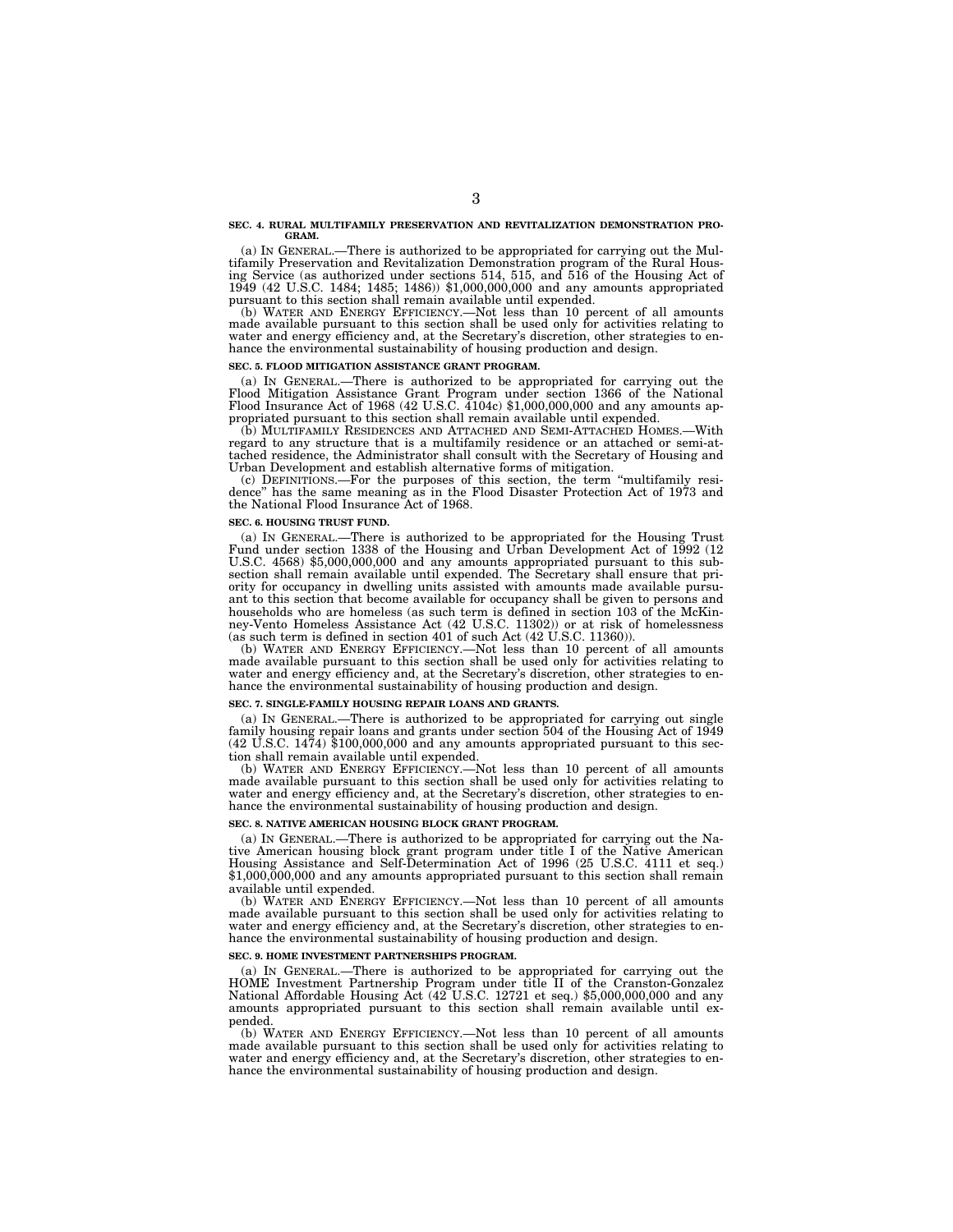#### **SEC. 10. PROGRAM FOR SUPPORTIVE HOUSING FOR PERSONS WITH DISABILITIES.**

(a) IN GENERAL.—There is authorized to be appropriated \$2,500,000,000 for project rental assistance under the program for supportive housing for persons with disabilities under section 811(b)(3) of the Cranston-Gonzalez National Affordable Housing Act (42 U.S.C. 8013(b)(3)) for State housing finance agencies and any amounts appropriated pursuant to this section shall remain available until expended.

(b) WATER AND ENERGY EFFICIENCY.—Not less than 10 percent of all amounts made available pursuant to this section shall be used only for activities relating to water and energy efficiency and, at the Secretary's discretion, other strategies to enhance the environmental sustainability of housing production and design.

#### **SEC. 11. PROGRAM FOR SUPPORTIVE HOUSING FOR THE ELDERLY.**

(a) IN GENERAL.—There is authorized to be appropriated \$2,500,000,000 for—

(1) capital advances pursuant to section  $202(c)(1)$  of the Housing Act of 1959  $(12 \text{ U.S.C. } 1701q(c)(1)),$  including amendments to capital advance contracts for housing for the elderly as authorized by section 202 of such Act;

(2) project rental assistance for the elderly under section  $202(c)(2)$  of such Act, including amendments to contracts for such assistance and renewal of expiring contracts for such assistance for up to a 1-year term;

(3) senior preservation rental assistance contracts, including renewals, as authorized by section 811(e) of the American Housing and Economic Opportunity Act of 2000 (12 U.S.C. 1701g note); and

(4) supportive services associated with housing assisted under paragraph (1),  $(2)$ , or  $(3)$ .

(b) AVAILABILITY OF AMOUNTS.—Any amounts appropriated pursuant to this section shall remain available until September 30, 2023.

(c) WATER AND ENERGY EFFICIENCY.—Not less than 10 percent of all amounts made available pursuant to this section shall be used only for activities relating to water and energy efficiency and, at the Secretary's discretion, other strategies to enhance the environmental sustainability of housing production and design.

#### **SEC. 12. CAPITAL MAGNET FUND.**

(a) There is authorized to be appropriated for the Capital Magnet Fund under section 1339 of the Federal Housing Enterprises Financial Safety and Soundness Act of 1992 (12 U.S.C. 4569) \$2,500,000,000 and any amounts appropriated pursuant to this subsection shall remain available until expended.

(b) WATER AND ENERGY EFFICIENCY.—Not less than 10 percent of all amounts made available pursuant to this section shall be used only for activities relating to water and energy efficiency and, at the Secretary's discretion, other strategies to enhance the environmental sustainability of housing production and design.

#### **SEC. 13. COMMUNITY DEVELOPMENT BLOCK GRANT FUNDING FOR AFFORDABLE HOUSING AND INFRASTRUCTURE.**

(a) AUTHORIZATION OF APPROPRIATIONS.—

(1) IN GENERAL.—Subject to the provisions of this section, there is authorized to be appropriated for assistance under the community development block grant program under title I of the Housing and Community Development Act of 1974 (42 U.S.C. 5301 et seq.) \$10,000,000,000 and any amounts appropriated pursuant to this section shall remain available until expended.

(2) ADMINISTRATIVE AND PLANNING COSTS.—Not more than 15 percent of any amounts appropriated pursuant to paragraph (1) may be used for administrative and planning costs.

(b) ELIGIBLE ACTIVITIES.—Amounts made available for assistance under this section may be used only for—

(1) the development and preservation of qualified affordable housing, including the construction of such housing;

(2) the responsible elimination or waiving of zoning requirements and other requirements that limit affordable housing development, including high density and multifamily development restrictions, off-street parking requirements, and height limitations; or

(3) any project or entity eligible for a discretionary grant provided by the Department of Transportation.

 $(c)$  LIMITATION.—With respect to amounts used pursuant to subsection  $(b)(2)$ , the Secretary shall ensure that recipients of amounts provided pursuant to this section are not incentivized or otherwise rewarded for eliminating or undermining the intent of the zoning regulations or other regulations or policies that-

(1) establish fair wages for labors;

(2) ensure the health and safety of buildings for residents and the general public;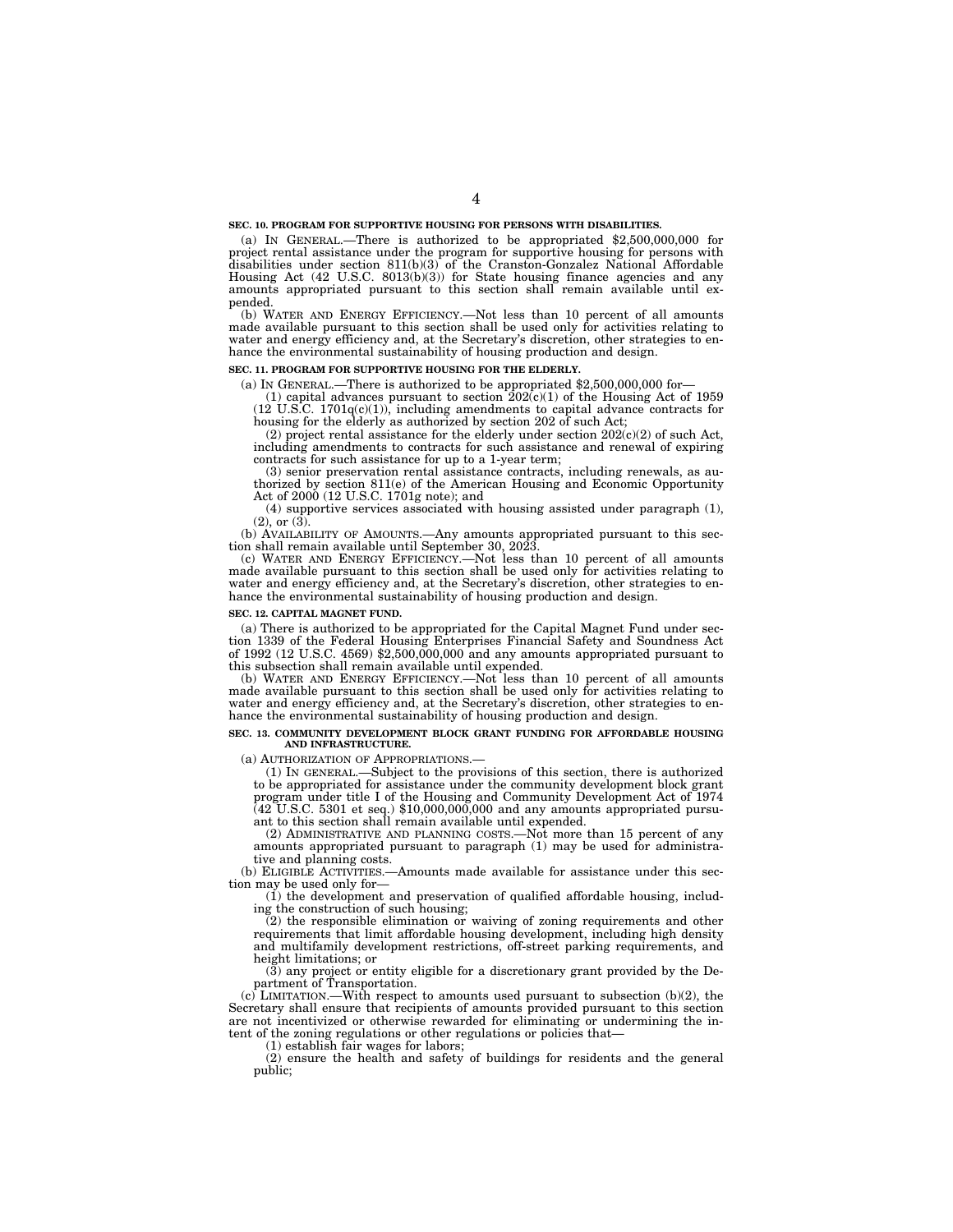(3) protect fair housing;

(4) provide environmental protections;

(5) prevent tenant displacement; or

(6) protect any other interest that the Secretary determines is in the public interest to preserve.

(d) COMPETITION.—Amounts made available for assistance under this section shall be awarded to States, units of general local government, and Indian tribes on a competitive basis, based on the extent to which the applicant—

(1) demonstrates that the applicant is responsibly streamlining the process for development of qualified affordable housing;

(2) is eliminating or reducing impact fees for housing within boundaries of the State, unit of local government, or Indian tribe, as applicable, and other assessments by State or local governments upon the owners of new housing development projects that offset governmental capital expenditures for infrastructure required to serve or made necessary by the new housing developments, except for fees that are invested exclusively for housing; and

(3) provides assurances that the applicant will supplement assistance provided under this section with amounts from non-Federal sources for costs of the qualified affordable housing or infrastructure eligible under subsection (b) to be funded with assistance under this section, and the extent of such supplemental assistance to be provided.

(e) WATER AND ENERGY EFFICIENCY.—Not less than 10 percent of all amounts made available for assistance pursuant to this section shall be used only for eligible activities relating to water and energy efficiency and, at the Secretary's discretion, other strategies to enhance the environmental sustainability of housing production and design.

(f) QUALIFIED AFFORDABLE HOUSING.—For purposes of this section, the term ''qualified affordable housing'' means a housing development that—

(1) is either—

(A) funded in any part by assistance provided by the Department of Housing and Urban Development or the Rural Housing Service of the Department of Agriculture; or

(B) includes a qualified low income building as such term is defined in section 42 of the Internal Revenue Code of 1986; or

 $(2)$  consists of 5 or more dwelling units of which  $20$  percent or more are made available—

(A) for rental only by a low-income family (as defined in section 3(b) of the United States Housing Act of 1937 (42 U.S.C. 1437a(b)));

(B) at a monthly rent amount that does not exceed 30 percent of the monthly adjusted income (as defined in such section 3(b)) of the tenant lowincome family; and

(C) maintains affordability for residents who are low-income families for a period of not less than 30 years.

#### **SEC. 14. INCLUSION OF MINORITY AND WOMEN'S BUSINESS ENTERPRISES.**

(a) DUTY.—It shall be the duty of each relevant agency head—

(1) to consult and cooperate with grantees and recipients, when utilizing funds made available pursuant to this Act, to promote the inclusion of minority and women's business enterprises, as defined in subsection (b) including to establish—

(A) special consideration to increasing grantee and recipient outreach to minority and women's business enterprises to inform such businesses of hiring opportunities created through such funds; and

(B) procurement goals for the utilization of minority and women's business enterprises; and

(2) to convene meetings with leaders and officials of State and local governments, tribal entities, and public housing authorities for the purpose of recommending and promoting funding opportunities and initiatives needed to advance the position of minority and women's business enterprises when competing for funds provided in this Act.

(b) DEFINITIONS.—For the purposes of this section, the following definitions shall apply:

(1) MINORITY.—The term ''minority'' has the meaning given such term in section 308(b) of the Financial Institutions Reform, Recovery, and Enforcement Act of 1989 (12 U.S.C. 1463 note) and also includes any indigenous person in the United States or its territories.

(2) MINORITY AND WOMEN'S BUSINESS ENTERPRISE.—The term ''minority and women's business enterprise'' means a business at least 51 percent owned and controlled by minority group members or women.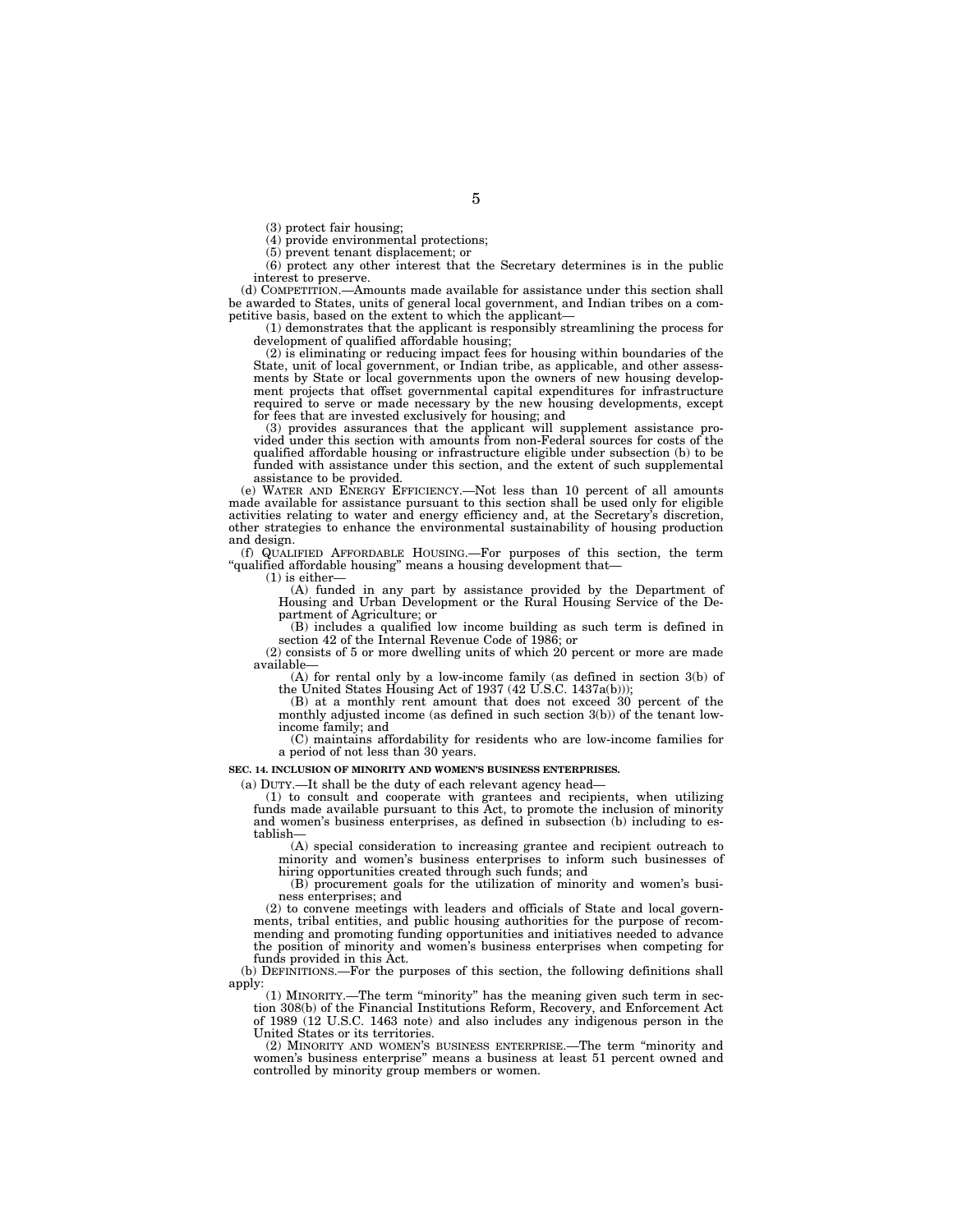(3) RELEVANT AGENCY HEAD.—The term ''relevant agency head'' means, with respect to funds made available pursuant to any section of this Act, the head of the Federal agency responsible for administering the program under which such funds are to be expended.

## PURPOSE AND SUMMARY

On November 20, 2019, Rep. Maxine Waters introduced H.R. 5187, the "Housing Is Infrastructure Act of 2019," which would authorize \$100 billion in federal investments for the nation's affordable housing infrastructure, including public housing, supportive housing for seniors and people with disabilities, housing affordable to the lowest-income people, and rural and Native American housing.

#### BACKGROUND AND NEED FOR LEGISLATION

According to the National Low Income Housing Coalition, nationwide there is a shortage of more than 7 million rental housing units that are affordable and available to the lowest income families.<sup>1</sup> In fact, no state in America has an adequate supply of affordable housing for the lowest income renters. Further, our limited stock of existing affordable housing is aging and in need of repairs. For example, our public housing stock, which houses 1.9 million Americans, has an estimated capital needs backlog of \$70 billion.2

Other federally assisted housing is also facing significant capital investment needs that have been exacerbated by decreased federal funding or lack of new federal funding for key programs like the Community Development Block Grant (CDBG) program, the Native American Housing Block Grant (NAHBG) program, and the rural Multifamily Housing Preservation and Rehabilitation (MPR) demonstration program. For example, the U.S. Department of Agriculture's multifamily housing portfolio, which provides much needed affordable rental housing for low income rural residents, has an estimated reserves deficit of \$5.6 billion over the next 20 years.<sup>3</sup> According to a report from the National Congress of American Indians, of the 60,000 homes being maintained by federal housing assistance programs serving Native Americans, it is estimated that 70 percent, or 42,000 homes are in need of retrofitting (including windows, insulation, efficient furnaces/air, elder/handicap conversion, etc.).4

As a result of the lack of investment into the affordable housing infrastructure, many families pay unaffordable rents or live in substandard conditions. Nearly 50 percent of all U.S. renters are cost burdened and spend 30 percent or more of their income on housing.5 The share of renter households that were severely rent burdened—spending 50 percent or more of monthly income on rent increased by 42 percent between 2001 and 2015.6 71 percent, or 7.8

 $^{\rm 1}$  National Low-Income Housing Coalition, "The Gap: A Shortage of Affordable Homes," March 2020.

<sup>2020.&</sup>lt;br><sup>2</sup> Public Housing Authority Directors Association, "The Advocate," Spring 2019.<br><sup>3</sup> USDA Rural Development, "Multi-family Housing Comprehensive Property Assessment,"

March 1, 2016.<br>4 National Congress of American Indians, Policy Research Center, "Investing in Tribal Govern-<br>ments: An Analysis of Impact and Remaining Need under the American Recovery and Reinvest-

ment Act,'' March 2010. 5 Chris Salvati, ''2018 Cost Burden Report: Despite Improvements, Affordability Issues Are Immense," Renteconomics, September 21, 2018.<br><sup>6</sup>Pew Charitable Trust, "American Families Face a Growing a Rent Burden," April 2018.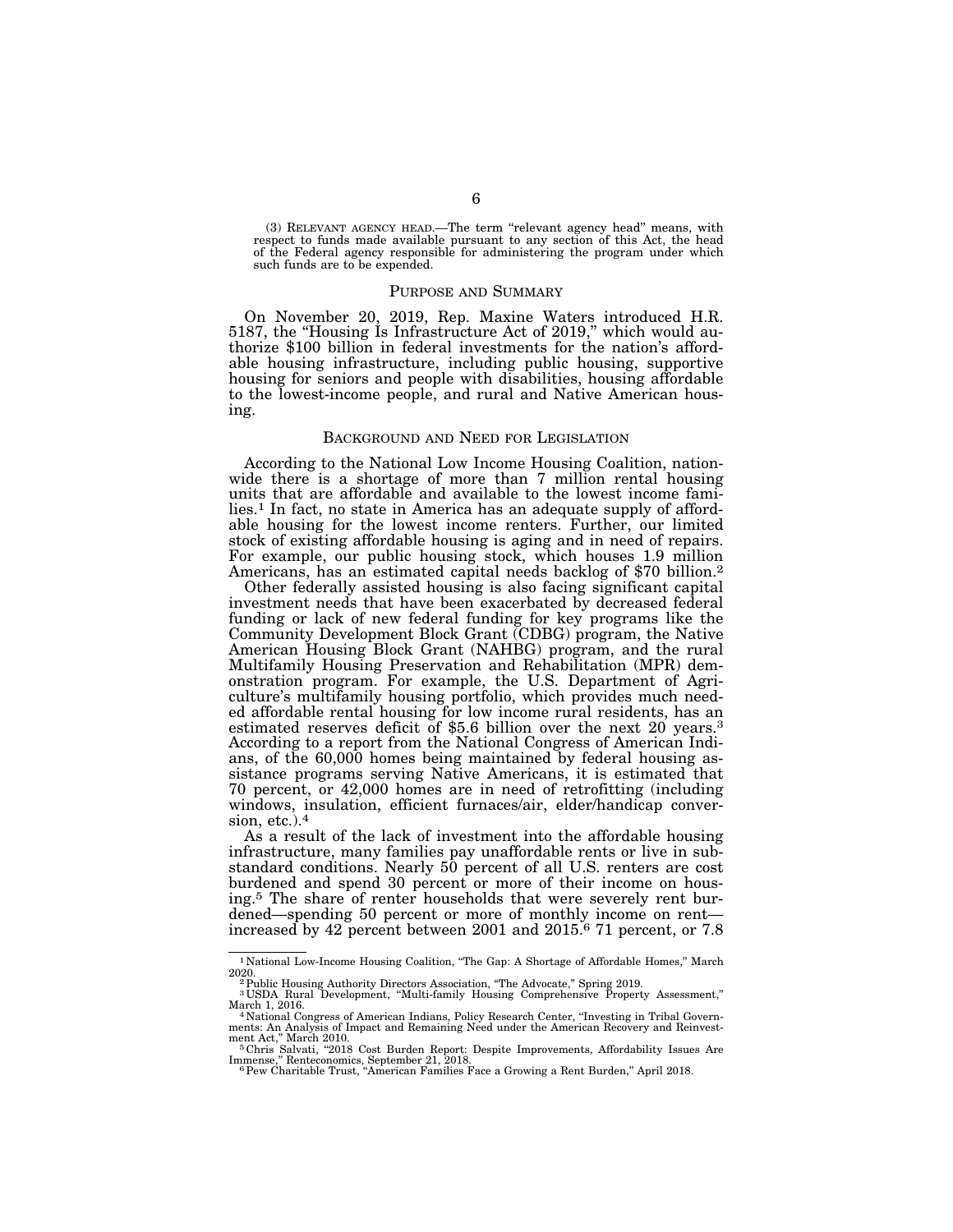million of the nation's extremely low-income renter households are now severely housing cost-burdened and spend more than half of their incomes on rent and utilities.7 Additionally, only one in four households who qualify for federal housing assistance receive it.<sup>8</sup> According to HUD's most recent report to Congress on ''worst case housing needs''—which are defined as households that are very low-income renter households who receive no housing assistance and pay more than 50 percent of their income for rent or live in severely inadequate units—the number of households in the United States experiencing worst case needs was 8.3 million in 2015, up from 7.7 million in 2013 and nearly as many as the record high of 8.5 million in 2011.9 Low income American Indians and Alaska Natives face some of the worst housing conditions in the United States with disproportionately high rates of overcrowding and substandard housing conditions.<sup>10</sup>

H.R. 5187 represents substantial new investment into our affordable housing infrastructure in order to address this ongoing affordable housing crisis. Like roads and bridges, affordable housing is a component of the nation's infrastructure and a long-term asset that helps communities and families by connecting them to resources and opportunities.<sup>11</sup> Similar to investments into other infrastructure projects, investments into affordable housing infrastructure generate construction activity and jobs that stimulate the economy.<sup>12</sup> For example, according to the National Association of Home Builders, building 100 affordable rental homes generates 297 jobs, \$28 million in wages and business income, and \$11 million in taxes and revenue for state, local, and federal governments.13 According to the Council of Large Public Housing Authorities (CLPHA), every \$1 million spent on capital investments into public housing generates \$1.89 million in economic activity and supports 11 full-time jobs.14 Further, similar to disinvestment in other infrastructure, disinvestment in affordable housing infrastructure can hamper economic growth.15 For example, one study found that the shortage of affordable housing in major metropolitan areas costs the American economy about \$2 trillion a year in lower wages and productivity.16 Another study estimated that the growth in GDP between 1964 and 2009 would have been 13.5 percent higher if families had better access to affordable housing, and <sup>17</sup> would have led to a \$1.7 trillion increase in total income, or \$8,775 in additional wages per worker.18

 $^7$  National Low Income Housing Coalition, "The Gap, A Shortage of Affordable Homes," March 2019.

<sup>2019.&</sup>lt;br>
<sup>8</sup> See e.g. Urban Institute, "One in four: America's housing assistance lottery" May 28, 2014.<br>
<sup>9</sup> HUD, "Worst Case Housing Needs: 2017 Report to Congress"<br>
<sup>10</sup> See e.g. HUD Office of Policy Development and Rese

Household Survey 2013–2015, American Housing Survey 2013.<br>
<sup>11</sup>See e.g. the Campaign for Housing and Community Development Funding (CHCDF) 1-pager<br>
entitled "Affordable Housing Infrastructure" entitled "Affordable Housing Infrastructure"<br>
<sup>12</sup>http://www.nahbhousingportal.org/.<br>
<sup>14</sup>CLPHA, "The Economic Impact of Public Housing," October 2018.<br>
<sup>14</sup>CLPHA, "The Economic Impact of Public Housing," October 2018.<br>
<sup>1</sup>

ity," February 2, 2016.<br><sup>16</sup>Id.<br><sup>17</sup> Chang-Tai Hsieh & Enrico Moretti, "Housing Constraints and Spatial Misallocation," Amer-

<sup>&</sup>lt;sup>17</sup>Chang-Tai Hsieh & Enrico Moretti, "Housing Constraints and Spatial Misallocation," American Economic Journal: Macroeconomics, 2019.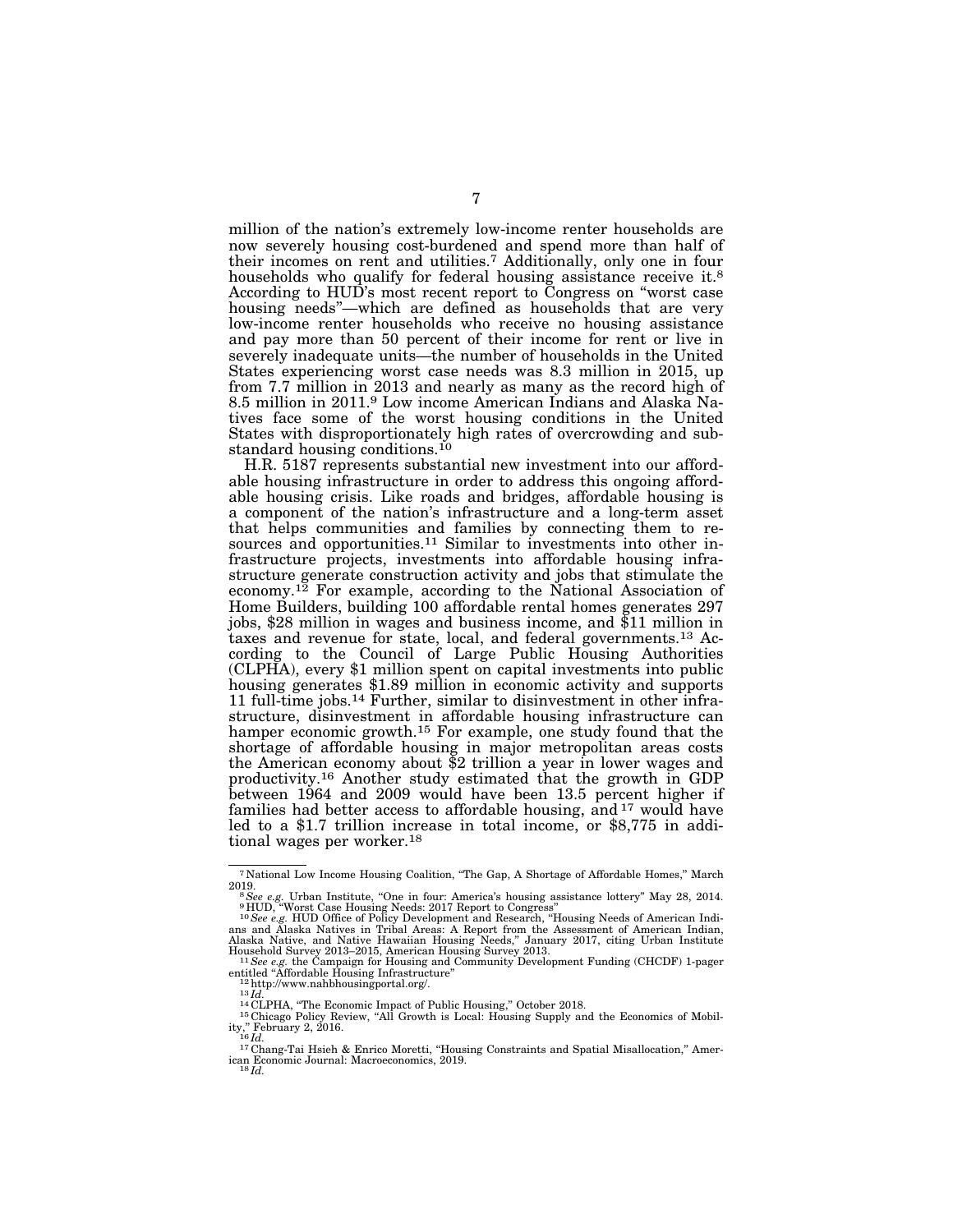H.R. 5187 would authorize the following investments into our affordable housing infrastructure:

• \$70 billion to fully address the public housing capital back $log.1\overline{9}$ 

• \$1 billion to fully fund the backlog of capital needs for the Section 515 and 514 rural housing stock; 20

• \$1 billion to support mitigation efforts that can protect communities from future disasters and reduce post-disaster federal spending; 21

• \$5 billion for the Housing Trust Fund to support the creation of new units of housing that would be affordable to the lowest income households; 22

• \$100 million to help low income elderly households in rural areas age in place;

• \$1 billion for the Native American Housing Block Grant Program to address substandard housing conditions on tribal lands; 23

• \$10 billion for a CDBG set-aside to incentivize states and cities to eliminate impact fees and responsibly streamline the process for development of affordable housing; 24

• \$5 billion for the HOME Investment Partnership Program to fund affordable housing activities such as building, buying, and rehabilitating affordable homes for low-income people; 25

• \$2.5 billion for the Supporting Housing for Elderly (Section 202 Program); 26

• \$2.5 billion for Supportive Housing for persons with disabilities  $(811$  Program); and  $27$ 

• \$2.5 billion to the Capital Magnet Fund for competitive grants to Community Development Financial Institutions to fi-

ters. 22FSC staff estimate that \$5 billion in new funding for the HTF would result in nearly 60,000

new units.<br><sup>23</sup> According to a report from the National Congress of American Indians, the Indian Housing<br>Block Grant Program (IHBG) would have received nearly \$1 billion if funding had it kept pace

with inflation since 1996.<br><sup>24</sup> According to the CDBG Coalition, every \$1.00 of CDBG funding leverages another \$4.09 in<br>public and private funding. The CDBG set-aside funding in the bill includes new incentives that<br>would units that are directly funded by this bill. This responds to research from the National Home Builders Association, regulations account for 30 percent of the cost for the development of multi-

<sup>25</sup> According to the HOME Coalition, every \$1 of HOME leverages \$4.38 in additional invest- ments. FSC staff estimate that \$5 billion in new HOME funds would produce 136,653 new af-<br>fordable housing units.

fordable housing units.<br><sup>26</sup> According to a 2019 report from the Harvard Joint Center for Housing Studies, the number<br>of cost-burdened households age 65 and over grew to a new high of nearly 10 million in 2017,<br>an increase verely cost burdened, meaning they are spending more than 50 percent of their income on rent. However, only one in three seniors who are eligible for housing assistance receive it. FSC staff estimate that \$2.5 billion in new funds for the Section 202 Program would produce an additional

new 54,850 units.<br><sup>27</sup> According to the Technical Assistance Collaborative, nearly five million non-elderly adults<br>with significant and long-term disabilities have Supplemental Security Income levels equal to only 20% of AMI and cannot afford housing in the community without federal housing assist-ance. FSC staff estimate that \$2.5 billion in new Section 811 funds would produce 27,000 new units.

<sup>&</sup>lt;sup>19</sup> Public Housing Authority Directors Association, "The Advocate," Spring 2019.<br><sup>20</sup> The National Rural Housing Coalition estimates that it would take \$1 billion in Multifamily Housing Preservation & Revitalization (MPR) program funding to fully address the capital back-log for Section 515 and 514 properties, which are USDA-backed affordable multifamily prop-

erties.<br><sup>21</sup> According to the CBO, every dollar of pre-disaster mitigation spending saves an average of \$3.00 in future losses. Since the 2017 hurricane season, Congress has provided more than \$25 billion in CDBG–DR funding to help people recover their losses and rebuild after natural disas-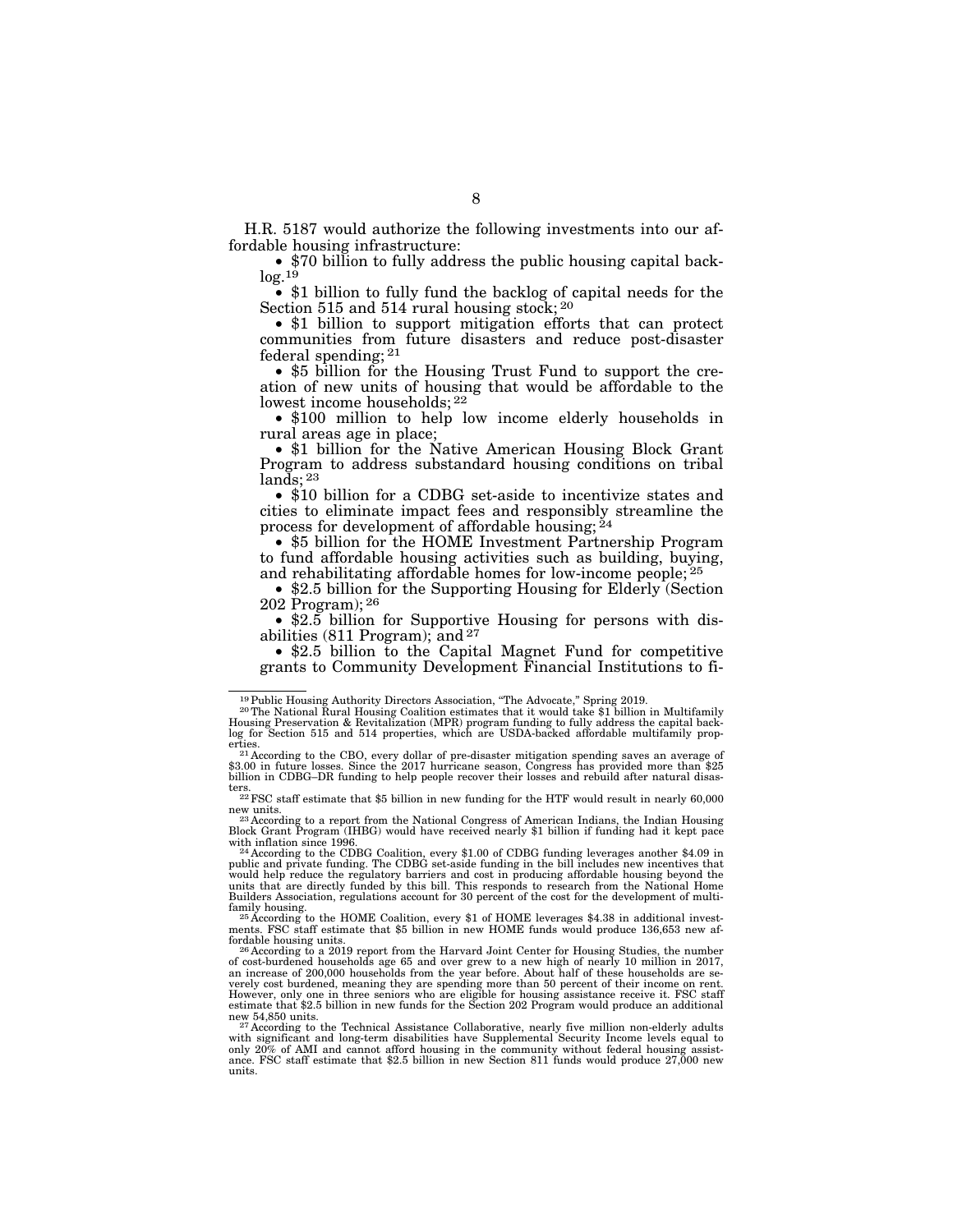nance affordable housing and community revitalization efforts.28

H.R. 5187 is supported by the Association of State Floodplain Managers, Capital Magnet Fund Coalition, Consortium for Citizens With Disabilities Housing Task Force, Corporation for Supportive Housing, Council of Large Public Housing Authorities, Council of State Community Development Agencies, Enterprise Community Partners, Housing Assistance Council, LeadingAge, Local Initiatives Support Corporation, Mayors and CEOs for U.S. Housing Investment, National Alliance on Mental Illness, National Apartment Association, National Association for County Community and Economic Development, National Association of Counties, National Association of Home Builders, National Association of Housing and Redevelopment Officials, National Coalition for Asian Pacific American Community Development, National Community Development Association, National Housing Conference, National Housing Law Project, National Housing Trust, National Low Income Housing Coalition, National Multifamily Housing Council, National Community Reinvestment Coalition, National Urban League, PolicyLink, Public Housing Authorities Directors Association, UnidosUS, and Up for Growth Action.

#### SECTION-BY-SECTION ANALYSIS

## *Section 1. Short title*

This section provides that H.R. 5187 may be cited as the "Housing is Infrastructure Act of 2019.''

## *Section 2. Findings*

This section highlights the most recent data on the capital needs of federally-subsidized housing and the positive effects affordable housing construction has on the U.S. economy.

## *Section 3. Public Housing Capital Fund*

Subsection (a) of this section authorizes \$70 billion over five years for the Public Housing Capital Fund.

Subsection (b) provides that the HUD Secretary distribute not less than 35 percent and not more than 75 percent of funds provided under this section using the same formula used to distribute amounts made available for the Capital Fund for fiscal year 2019. It also provides that the Secretary shall make all remaining amounts available by competition for priority investments, including investments to address lead hazards, other urgent health and safety concerns, and other priorities identified by the Secretary.

Subsection (c) requires that funds be expeditiously spent. Subsection (d) provides that funds may not be used for operating costs or rental assistance, and subsection (e) provides for use of funds for administrative purposes. The Committee intends that for public housing agencies that are designated as troubled and who receive funds provided under this section, the Secretary shall provide additional oversight and monitoring of those agencies.

<sup>28</sup> According to the Community Development Financial Institution Fund, the Capital Magnet Fund (CMF) generated \$20 of additional investment for every \$1 of award funding. FSC staff estimate that \$2.5 billion in new funding for CMF would produce an additional 449,615 new units. FSC staff estimate that \$2.5 billion in new funding for CMF would produce an additional 449,615 new units.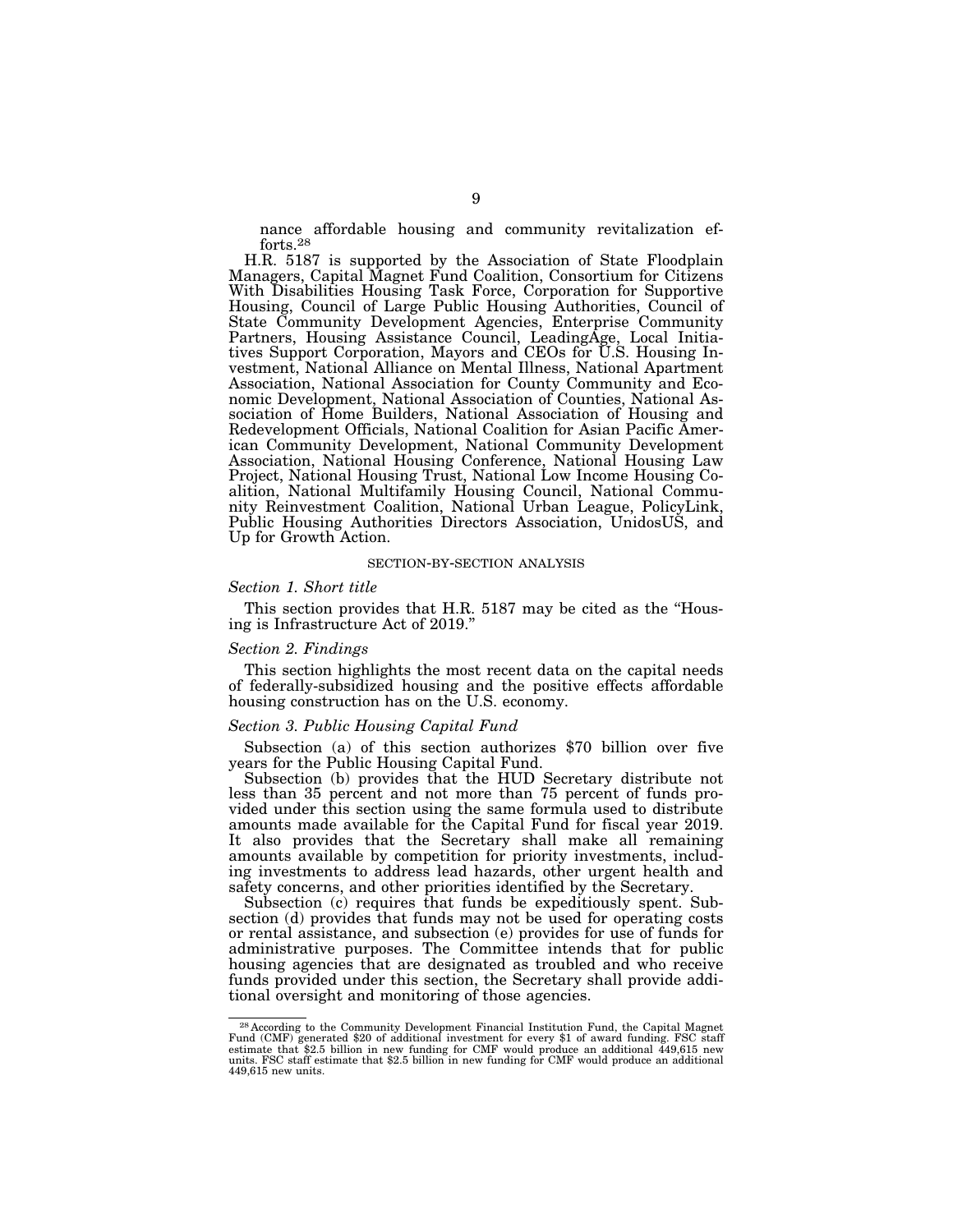Subsection (f) provides that the Secretary shall ensure that amounts provided pursuant to this section supplement and not supplant other sources of funding, including Federal, State, or local sources. Subsection (g) provides that in distributing funding made available under this section, the Secretary shall give priority to public housing agencies located in States and localities that have a plan to increase water and energy efficiency when developing or rehabilitating public housing using any amounts distributed.

#### *Section 4. Rural Multifamily Preservation and Revitalization Demonstration Program*

This section authorizes \$1 billion for the Multifamily Preservation and Revitalization Demonstration program of the Rural Housing Service to remain available until expended. This section provides that not less than 10 percent of all amounts made available under this section must be used only for activities related to water and energy efficiency and other strategies to reduce emissions.

## *Section 5. Flood Mitigation Assistance Grant Program*

This section authorizes \$1 billion for the Flood Mitigation Assistance Grant Program to remain available until expended. For multifamily residences and attached and semi-attached homes, this section provides that the FEMA Administrator shall consult with the HUD Secretary and establish alternative forms of mitigation.

#### *Section 6. Housing Trust Fund*

This section authorizes \$5 billion for the national Housing Trust Fund to remain available until expended. This section provides that the HUD Secretary shall ensure that people at risk of or experiencing homelessness are given priority to move into units assisted with funds made available under this section. This section also provides that not less than 10 percent of all amounts made available under this section must be used only for activities related to water and energy efficiency and other strategies to reduce emissions.

## *Section 7. Single-Family Housing Repair Loans and Grants*

This section authorizes \$100 million for the Section 504 Single-Family Housing Repair Loans and Grants program to remain available until expended. It also provides that not less than 10 percent of all amounts made available under this section must be used only for activities related to water and energy efficiency and other strategies to reduce emissions.

## *Section 8. Native American Housing Block Grant Program*

This section authorizes \$1 billion for the Native American Housing Block Grant program to remain available until expended. It also provides that not less than 10 percent of all amounts made available under this section must be used only for activities related to water and energy efficiency and other strategies to reduce emissions.

## *Section 9. HOME Investment Partnerships Program*

This section authorizes \$5 billion for the HOME Investment Partnerships program to remain available until expended. It also provides that not less than 10 percent of all amounts made avail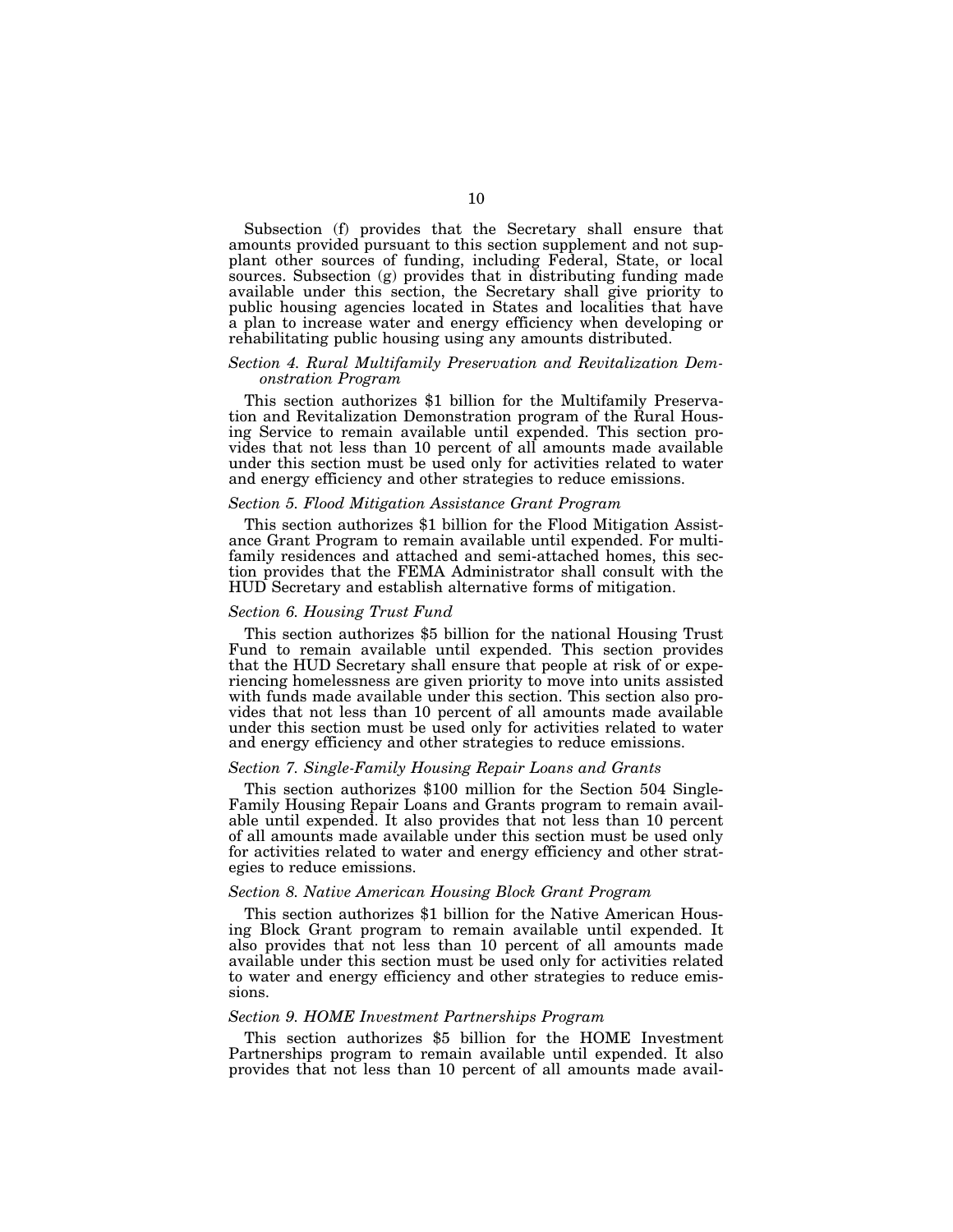able under this section must be used only for activities related to water and energy efficiency and other strategies to reduce emissions.

## *Section 10. Program for Supportive Housing for Persons with Disabilities*

This section authorizes \$2.5 billion for Section 811 Supportive Housing for People with Disabilities program for state housing finance agencies to remain available until expended. Not less than 10 percent of all amounts made available under this section must be used only for activities related to water and energy efficiency and other strategies to reduce emissions.

## *Section 11. Program for Supportive Housing for the Elderly*

This section authorizes \$2.5 billion for the Section 202 Supportive Housing for the Elderly program for capital advances for new construction, project rental assistance, and supportive services. Funds authorized under this section are to remain available until 2023. It also provides that not less than 10 percent of all amounts made available under this section must be used only for activities related to water and energy efficiency and other strategies to reduce emissions.

## *Section 12. Capital Magnet Fund*

This section authorizes \$2.5 billion for the Capital Magnet Fund to remain available until expended. It also provides that not less than 10 percent of all amounts made available under this section must be used only for activities related to water and energy efficiency and other strategies to reduce emissions.

## *Section 13. Community Development Block Grant funding for affordable housing and infrastructure*

Subsection (a) authorizes \$10 billion for the Community Development Block Grant (CDBG) program to remain available until expended. Subsection (b) provides that amounts made available under this section may be used only for: (1) developing or preserving qualified affordable housing, including construction;  $(2)$  the responsible elimination or waiving of zoning requirements and other requirements that limit affordable housing development; or (3) any project or entity eligible for a discretionary grant provided by the Department of Transportation.

Subsection (c) provides that the HUD Secretary shall ensure recipients of funds made available under this section are not incentivized or rewarded for eliminating or undermining regulations that establish fair labor wages, ensure the health and safety of buildings for residents and the general public, protect fair housing, provide environmental protections, prevent tenant displacement, or protect any other public interests as determined by the HUD Secretary.

Subsection (d) provides that CDBG funds be awarded to States, units of general local government, and Indian tribes on a competitive basis, based on the extent to which the applicant (1) demonstrates that the applicant is responsibly streamlining the process for development for qualified housing; (2) is eliminating or reducing impact fees for housing or other assessments, except fees that in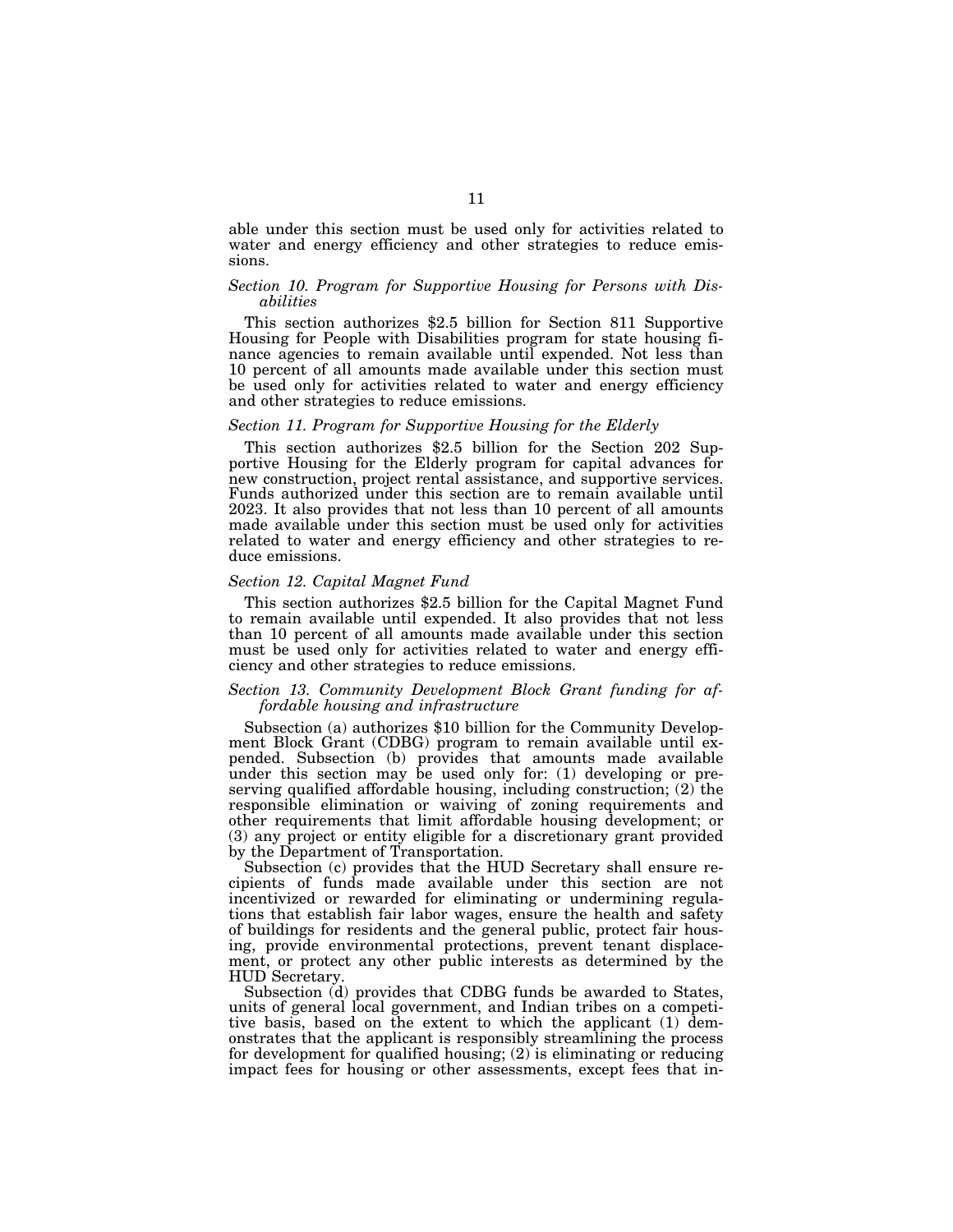vested exclusively for housing; and (3) provides assurances the applicant will supplement assistance provided under this section with non-Federal sources.

Subsection (e) provides that not less than 10 percent of all amounts made available under this section must be used only for activities related to water and energy efficiency and other strategies to reduce emissions. Subsection (f) defines ''qualified affordable housing'' for purposes of this bill.

#### *Section 14. Inclusion of minority and women's business enterprises*

This section requires each relevant agency head to consult and cooperate with grantees when utilizing funds made available the Act to promote the inclusion of minority and women's business enterprises, and convene meetings with leaders and officials of State and local governments, tribal entities, an public housing agencies to recommend and promote funding opportunities and initiatives needed to advance the position of minority and women's business enterprises when competing for funds provided by the Act.

#### **HEARINGS**

For the purposes of section 103(i) of H. Res. 6 for the 116th Congress, the Committee on Financial Services held a hearing on April 30, 2019, entitled ''Housing in America: Assessing the Infrastructure Needs of America's Housing Stock'' to consider a discussion draft of H.R. 5187. Testifying before the Committee were: Diane Yentel, President and CEO of the National Low Income Housing Coalition; Adrianne Todman, CEO of the National Association of Housing and Redevelopment Officials; Steven Lawson, Chairman of The Lawson Companies and representative from the National Association of Home Builders; and Daryl Carter, Founder, Chairman and CEO of Avantha Capital, on behalf of the National Multifamily Housing Council and the National Apartment Association.

#### COMMITTEE CONSIDERATION

The Committee on Financial Services met in open session on February 27, 2020 and ordered H.R 5187 to be reported favorably to the House with an amendment in the nature of a substitute by a vote of 33 ayes and 25 nays, a quorum being present.

#### COMMITTEE VOTES AND ROLL CALL VOTES

In compliance with clause 3(b) of rule XIII of the Rules of the House of Representatives, the Committee advises that the following roll call votes occurred during the Committee's consideration of H.R. 5187: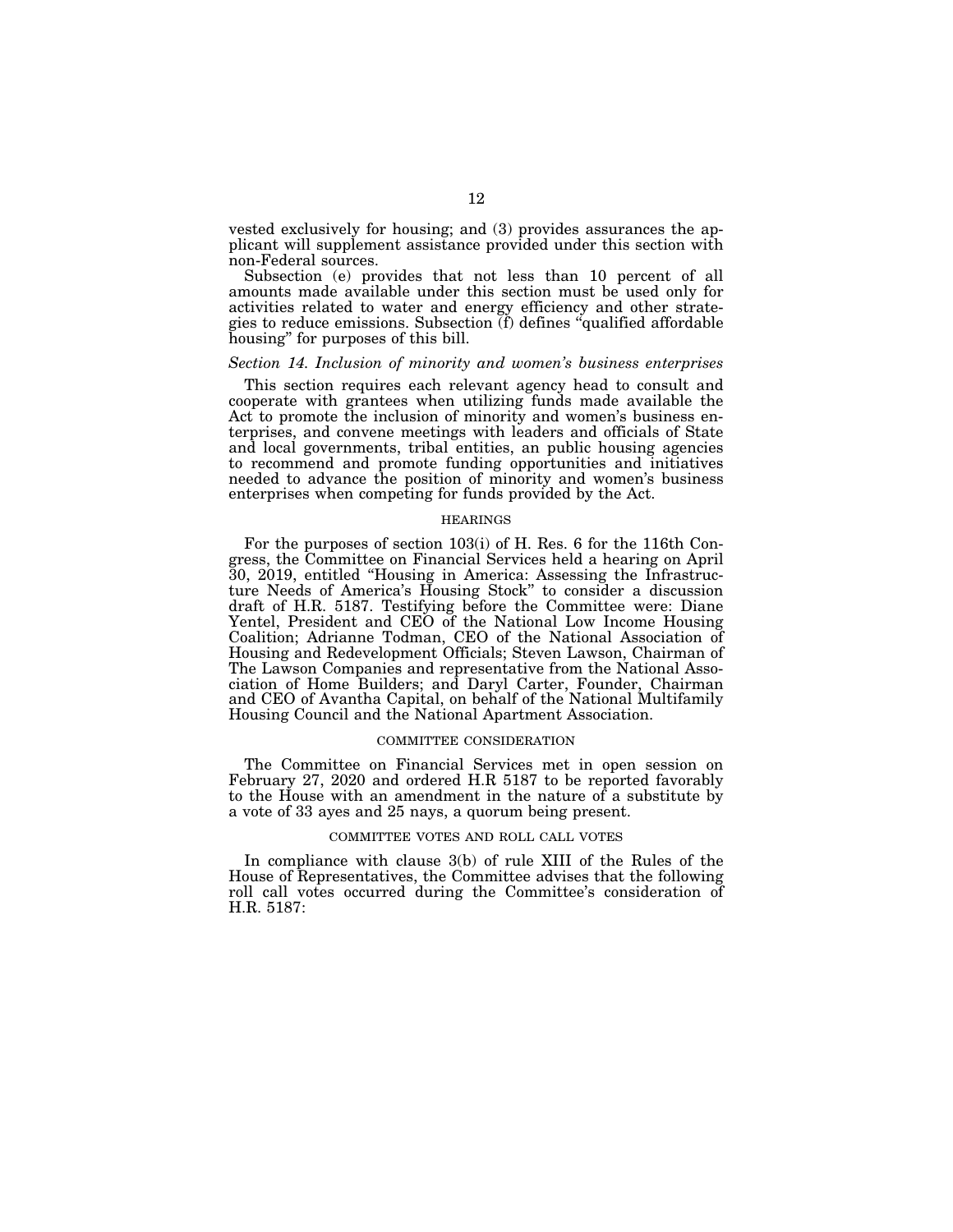| Present         | Representatives             | Ayes                                | Nays                                                                    |
|-----------------|-----------------------------|-------------------------------------|-------------------------------------------------------------------------|
|                 | Ms. Waters, Chairwoman      |                                     | X                                                                       |
|                 | Mrs. Maloney                |                                     | X                                                                       |
|                 | Ms. Velázquez               |                                     | X                                                                       |
|                 | Mr. Sherman                 |                                     | X                                                                       |
|                 | Mr. Meeks                   |                                     | X                                                                       |
|                 | Mr. Clay                    |                                     | $\overline{x}$                                                          |
|                 | Mr. Scott                   |                                     | $\overline{x}$                                                          |
|                 | Mr. Green                   |                                     | $\overline{x}$                                                          |
|                 | Mr. Cleaver                 |                                     | $\bar{x}$                                                               |
|                 | Mr. Perlmutter              |                                     | X                                                                       |
|                 | Mr. Himes                   |                                     | $\overline{x}$                                                          |
|                 | Mr. Foster                  |                                     | $\overline{x}$                                                          |
|                 | Mrs. Beatty                 |                                     | $\overline{x}$                                                          |
|                 | Mr. Heck                    |                                     | $\overline{x}$                                                          |
|                 | Mr. Vargas                  |                                     |                                                                         |
|                 | Mr. Gottheimer              |                                     | $\frac{\overline{x}}{\overline{x}}$                                     |
|                 | Mr. Gonzalez (TX)           |                                     |                                                                         |
|                 | Mr. Lawson                  |                                     | $\frac{X}{X}$                                                           |
|                 | Mr. San Nicolas             |                                     | $\overline{x}$                                                          |
|                 | Ms. Tlaib                   |                                     | $\overline{x}$                                                          |
|                 |                             |                                     |                                                                         |
|                 | Ms. Porter                  |                                     | $\frac{\overline{X}}{\overline{X}}$ $\frac{\overline{X}}{\overline{X}}$ |
|                 | Ms. Axne                    |                                     |                                                                         |
|                 | Mr. Casten                  |                                     |                                                                         |
|                 | Ms. Pressley                |                                     |                                                                         |
|                 | Mr. McAdams                 |                                     | $\overline{x}$                                                          |
|                 | Ms. Ocasio-Cortez           |                                     | X                                                                       |
|                 | Ms. Wexton                  |                                     | X                                                                       |
|                 | Mr. Lynch                   |                                     | X                                                                       |
|                 | Ms. Gabbard                 |                                     |                                                                         |
|                 | Ms. Adams                   |                                     | X                                                                       |
|                 | Ms. Dean                    |                                     | $\bar{\mathbf{x}}$                                                      |
|                 | Mr. Garcia (IL)             |                                     | X                                                                       |
|                 | Ms. Garcia (TX)             |                                     | X                                                                       |
|                 | Mr. Phillips                |                                     | X                                                                       |
| 34              |                             |                                     |                                                                         |
|                 | Mr. McHenry, Ranking Member | Х                                   |                                                                         |
|                 | Mrs. Wagner                 | $\overline{\mathbf{x}}$             |                                                                         |
|                 | Mr. Lucas                   | $\overline{x}$                      |                                                                         |
|                 | Mr. Posey                   | X                                   |                                                                         |
|                 |                             | $\overline{x}$                      |                                                                         |
|                 | Mr. Luetkemeyer             |                                     |                                                                         |
|                 | Mr. Huizenga                | $\overline{x}$                      |                                                                         |
|                 | Mr. Stivers                 | $\overline{\mathbf{x}}$             |                                                                         |
|                 | Mr. Barr                    | $\overline{\mathbf{x}}$             |                                                                         |
|                 | Mr. Tipton                  | $\overline{\mathbf{x}}$             |                                                                         |
|                 | Mr. Williams                | $\overline{\mathbf{x}}$             |                                                                         |
|                 | Mr. Hill                    | X                                   |                                                                         |
|                 | Mr. Emmer                   | $\overline{\mathbf{x}}$             |                                                                         |
|                 | Mr. Zeldin                  | X                                   |                                                                         |
|                 | Mr. Loudermilk              |                                     |                                                                         |
|                 | Mr. Mooney                  | X                                   |                                                                         |
|                 | Mr. Davidson                | X                                   |                                                                         |
|                 | Mr. Budd                    | $\overline{\mathbf{x}}$             |                                                                         |
|                 | Mr. Kustoff                 | $\overline{\mathrm{x}}$             |                                                                         |
|                 | Mr. Hollingsworth           | $\overline{x}$                      |                                                                         |
|                 | Mr. Gonzalez (OH)           | $\overline{X}$                      |                                                                         |
|                 |                             |                                     |                                                                         |
|                 | Mr. Rose                    | $\frac{\overline{X}}{\overline{X}}$ |                                                                         |
|                 | Mr. Steil                   |                                     |                                                                         |
|                 | Mr. Gooden                  | $\overline{x}$                      |                                                                         |
|                 | Mr. Riggleman               | $\overline{\mathbf{x}}$             |                                                                         |
|                 | Mr. Timmons                 | $\overline{\mathbf{x}}$             |                                                                         |
|                 |                             |                                     |                                                                         |
| $\overline{26}$ | Mr. Taylor                  | Χ                                   |                                                                         |

# **Committee on Financial Services**<br>Full Committee<br>116th Congress (2nd Session)

## Date: 2/27/2020

Measure  $_m$  H.R.5187

Amendment No. 7b

Offered by: \_\_\_\_\_\_\_\_\_\_ Mr. Huizenga to Waters ANS

| Agreed<br>IТo | l Yes | No   | Prsnt | Wdrn |
|---------------|-------|------|-------|------|
| Voice<br>Vote |       | Ayes |       | Nays |

| 25 Aves-33 Noes |
|-----------------|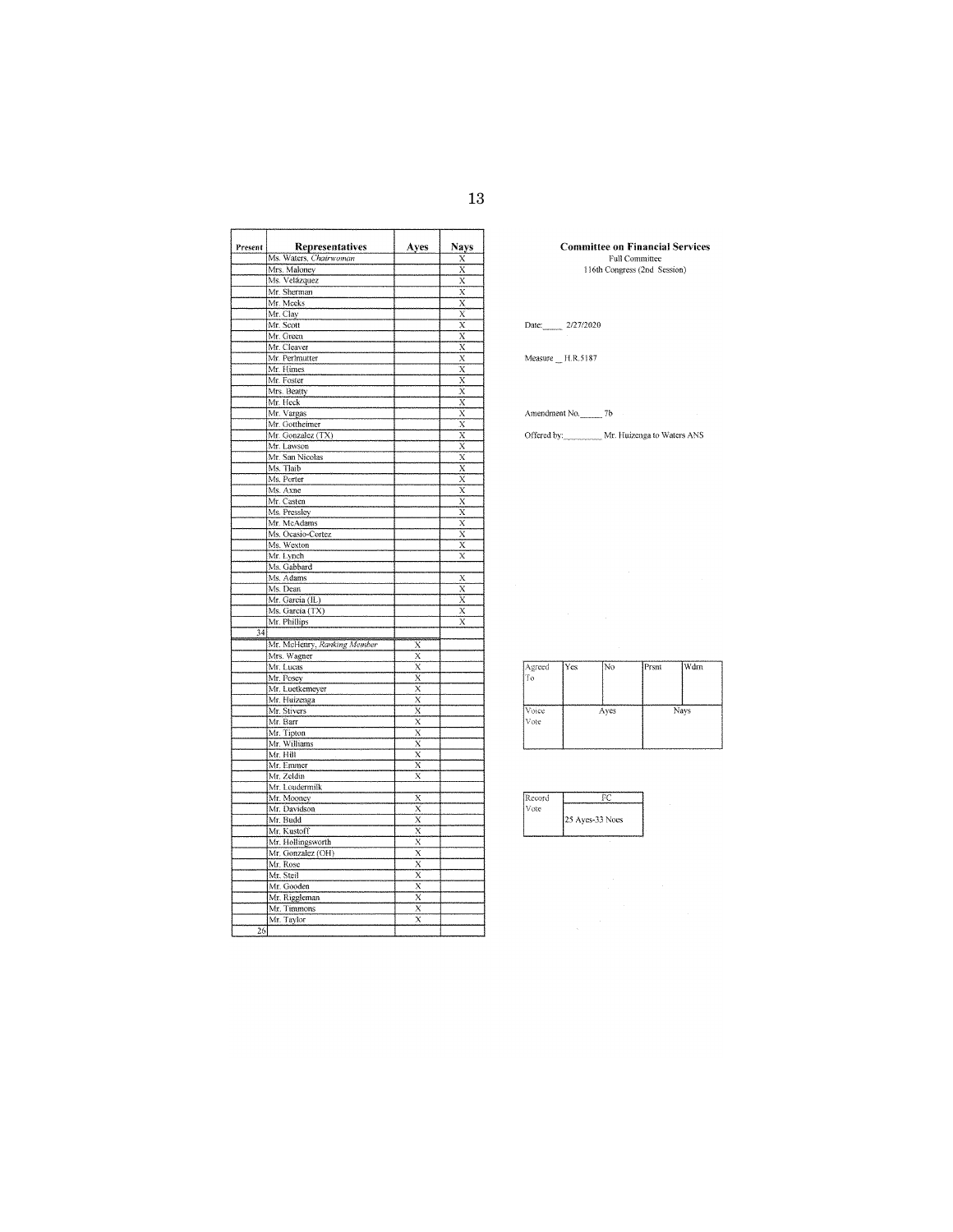| Present | Representatives             | Ayes                                | Nays                    |
|---------|-----------------------------|-------------------------------------|-------------------------|
|         | Ms. Waters, Chairwoman      |                                     | Х                       |
|         | Mrs. Maloney                |                                     | X                       |
|         | Ms. Velázquez               |                                     | X                       |
|         | Mr. Sherman                 |                                     | X                       |
|         | Mr. Meeks                   |                                     | $\overline{\mathsf{x}}$ |
|         | Mr. Clay                    |                                     | $\overline{\mathbf{x}}$ |
|         | Mr. Scott                   |                                     | $\overline{x}$          |
|         | Mr. Green                   |                                     | Ϋ                       |
|         | Mr. Cleaver                 |                                     | $\overline{\mathbf{x}}$ |
|         | Mr. Perlmutter              |                                     | $\overline{\mathbf{x}}$ |
|         | Mr. Himes                   |                                     | $\overline{\mathbf{x}}$ |
|         | Mr. Foster                  |                                     | $\bar{\mathbf{x}}$      |
|         | Mrs. Beatty                 |                                     | $\overline{\mathbf{x}}$ |
|         | Mr. Heck                    |                                     | $\bar{\mathrm{x}}$      |
|         | Mr. Vargas                  |                                     | $\bar{\mathrm{x}}$      |
|         | Mr. Gottheimer              |                                     | $\overline{x}$          |
|         | Mr. Gonzalez (TX)           |                                     | $\overline{x}$          |
|         | Mr. Lawson                  |                                     | $\overline{\mathbf{x}}$ |
|         | Mr. San Nicolas             |                                     | $\overline{x}$          |
|         | Ms. Tlaib                   |                                     | ÿ                       |
|         | Ms. Porter                  |                                     | $\overline{x}$          |
|         | Ms. Axne                    |                                     | $\bar{x}$               |
|         | Mr. Casten                  |                                     | $\overline{\mathbf{x}}$ |
|         | Ms. Pressley                |                                     | $\overline{\mathbf{x}}$ |
|         | Mr. McAdams                 |                                     | $\overline{\mathbf{x}}$ |
|         | Ms. Ocasio-Cortez           |                                     | X                       |
|         | Ms. Wexton                  |                                     | X                       |
|         | Mr. Lynch                   |                                     | $\overline{\mathbf{x}}$ |
|         | Ms. Gabbard                 |                                     |                         |
|         | Ms. Adams                   |                                     | X                       |
|         | Ms. Dean                    |                                     | $\overline{\mathbf{x}}$ |
|         | Mr. Garcia (IL)             |                                     | $\bar{\mathrm{x}}$      |
|         | Ms. Garcia (TX)             |                                     | X                       |
|         | Mr. Phillips                |                                     | X                       |
| 34      |                             |                                     |                         |
|         | Mr. McHenry, Ranking Member | X                                   |                         |
|         | Mrs. Wagner                 | $\overline{\mathbf{x}}$             |                         |
|         | Mr. Lucas                   | $\bar{x}$                           |                         |
|         | Mr. Posey                   | $\overline{\mathbf{x}}$             |                         |
|         | Mr. Luetkemeyer             | $\overline{x}$                      |                         |
|         | Mr. Huizenga                | Χ                                   |                         |
|         | Mr. Stivers                 | $\overline{x}$                      |                         |
|         | Mr. Barr                    | X                                   |                         |
|         | Mr. Tipton                  | X                                   |                         |
|         | Mr. Williams                | $\overline{x}$                      |                         |
|         | Mr. Hill                    | $\overline{\mathbf{x}}$             |                         |
|         | Mr. Emmer                   | X                                   |                         |
|         | Mr. Zeldin                  | X                                   |                         |
|         | Mr. Loudermilk              |                                     |                         |
|         | Mr. Mooney                  | X                                   |                         |
|         | Mr. Davidson                | $\overline{x}$                      |                         |
|         | Mr. Budd                    | $\overline{\mathrm{x}}$             |                         |
|         | Mr. Kustoff                 | $\overline{x}$                      |                         |
|         | Mr. Hollingsworth           | $\overline{\mathbf{x}}$             |                         |
|         | Mr. Gonzalez (OH)           | $\overline{\mathbf{x}}$             |                         |
|         | Mr. Rose                    |                                     |                         |
|         | Mr. Steil                   | $\frac{\overline{x}}{\overline{x}}$ |                         |
|         | Mr. Gooden                  | $\overline{x}$                      |                         |
|         | Mr. Riggleman               | $\overline{\mathbf{x}}$             |                         |
|         | Mr. Timmons                 | $\overline{\mathbf{x}}$             |                         |
|         | Mr. Taylor                  | $\rm \bar{x}$                       |                         |
| 26      |                             |                                     |                         |

**Committee on Financial Services**<br>Full Committee<br>116th Congress (2nd Session)

Date: 2/27/2020

 $Measure$ <sub>\_</sub>H.R.5187

Amendment No. 7c

Offered by: Mr. Budd to Waters ANS

| Agreed<br>To  | l Yes | lNo. | Prsnt | Wdrn |
|---------------|-------|------|-------|------|
| Voice<br>Vote |       | Ayes |       | Nays |

| ≷ecord |                 |
|--------|-----------------|
| Vote   |                 |
|        | 25 Ayes-33 Noes |
|        |                 |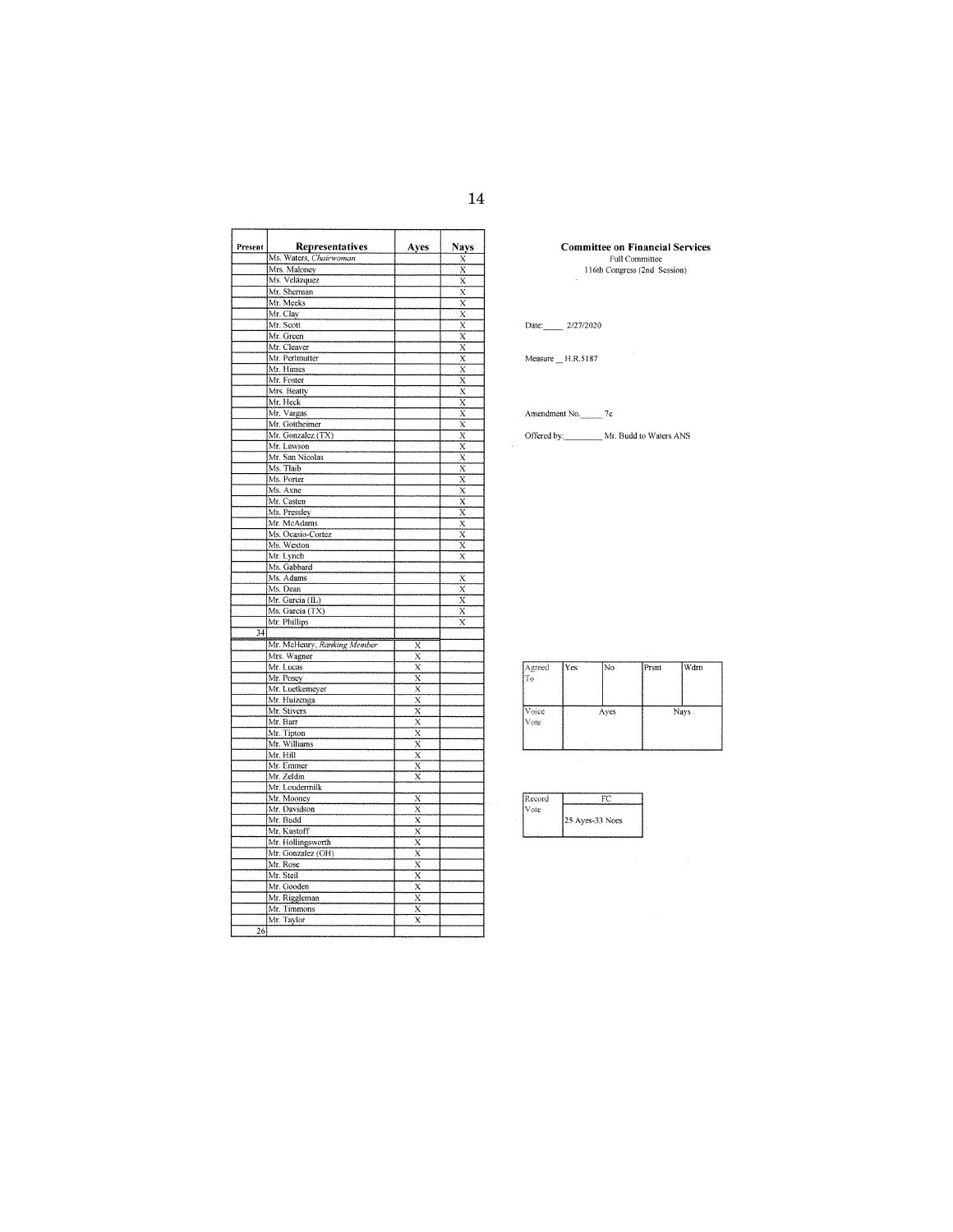Ŧ

| Present         | Representatives             | Ayes                    | Nays                                |
|-----------------|-----------------------------|-------------------------|-------------------------------------|
|                 | Ms. Waters, Chairwoman      |                         | Х                                   |
|                 | Mrs. Maloney                |                         | Х                                   |
|                 | Ms. Velázquez               |                         | $\bar{\mathrm{x}}$                  |
|                 | Mr. Sherman                 |                         | X                                   |
|                 | Mr. Meeks                   |                         | $\overline{\mathbf{x}}$             |
|                 | Mr. Clay                    |                         | $\overline{\mathbf{x}}$             |
|                 | Mr. Scott                   |                         | $\overline{\mathbf{x}}$             |
|                 | Mr. Green                   |                         | X.                                  |
|                 | Mr. Cleaver                 |                         | $\overline{x}$                      |
|                 | Mr. Perimutter              |                         | X                                   |
|                 | Mr. Himes                   |                         |                                     |
|                 | Mr. Foster                  |                         | $\frac{X}{X}$ $\frac{X}{X}$         |
|                 | Mrs. Beatty                 |                         |                                     |
|                 | Mr. Heck                    |                         |                                     |
|                 | Mr. Vargas                  |                         | $\overline{x}$                      |
|                 | Mr. Gottheimer              |                         | x                                   |
|                 | Mr. Gonzalez (TX)           |                         |                                     |
|                 | Mr. Lawson                  |                         | $\frac{\overline{X}}{\overline{X}}$ |
|                 |                             |                         |                                     |
|                 | Mr. San Nicolas             |                         |                                     |
|                 | Ms. Tlaib                   |                         | $\overline{x}$                      |
|                 | Ms. Porter                  |                         | $\bar{\mathbf{x}}$                  |
|                 | Ms. Axne                    |                         | $\frac{X}{X}$                       |
|                 | Mr. Casten                  |                         |                                     |
|                 | Ms. Pressley                |                         | $\overline{x}$                      |
|                 | Mr. McAdams                 |                         | $\overline{\mathbf{x}}$             |
|                 | Ms. Ocasio-Cortez           |                         | $\overline{\mathrm{x}}$             |
|                 | Ms. Wexton                  |                         | X                                   |
|                 | Mr. Lynch                   |                         | $\overline{\mathbf{x}}$             |
|                 | Ms. Gabbard                 |                         |                                     |
|                 | Ms. Adams                   |                         | X                                   |
|                 | Ms. Dean                    |                         | $\overline{\mathbf{x}}$             |
|                 | Mr. Garcia (IL)             |                         | X                                   |
|                 | Ms. Garcia (TX)             |                         | $\bar{\mathbf{x}}$                  |
|                 | Mr. Phillips                |                         | $\overline{\text{x}}$               |
| $\overline{34}$ |                             |                         |                                     |
|                 |                             |                         |                                     |
|                 | Mr. McHenry, Ranking Member | X                       |                                     |
|                 | Mrs. Wagner                 | $\overline{\mathrm{x}}$ |                                     |
|                 | Mr. Lucas                   | $\overline{\mathrm{x}}$ |                                     |
|                 | Mr. Posey                   | $\overline{\mathrm{x}}$ |                                     |
|                 | Mr. Luetkemeyer             | $\overline{x}$          |                                     |
|                 | Mr. Huizenga                | $\overline{x}$          |                                     |
|                 | Mr. Stivers                 | $\overline{\mathbf{x}}$ |                                     |
|                 | Mr. Barr                    | X                       |                                     |
|                 | Mr. Tipton                  | $\overline{x}$          |                                     |
|                 | Mr. Williams                | $\overline{\mathbf{x}}$ |                                     |
|                 | Mr. Hill                    | $\overline{\mathbf{x}}$ |                                     |
|                 | Mr. Emmer                   | $\overline{\mathbf{x}}$ |                                     |
|                 | Mr. Zeldin                  | $\bar{\mathbf{x}}$      |                                     |
|                 | Mr. Loudermilk              |                         |                                     |
|                 | Mr. Mooney                  | X                       |                                     |
|                 | Mr. Davidson                | $\overline{x}$          |                                     |
|                 | Mr. Budd                    | $\overline{\mathbf{x}}$ |                                     |
|                 | Mr. Kustoff                 | $\overline{\mathbf{x}}$ |                                     |
|                 |                             | $\overline{\mathbf{x}}$ |                                     |
|                 | Mr. Hollingsworth           |                         |                                     |
|                 | Mr. Gonzalez (OH)           | $\bar{\mathrm{x}}$      |                                     |
|                 | Mr. Rose                    | $\overline{\mathbf{x}}$ |                                     |
|                 | Mr. Steil                   | $\overline{x}$          |                                     |
|                 | Mr. Gooden                  | $\overline{x}$          |                                     |
|                 | Mr. Riggleman               | $\overline{\mathrm{x}}$ |                                     |
|                 | Mr. Timmons                 | $\overline{\mathbf{x}}$ |                                     |
|                 | Mr. Taylor                  | $\overline{\mathrm{x}}$ |                                     |
| $\overline{26}$ |                             |                         |                                     |
|                 |                             |                         |                                     |

 $\overline{r}$ 

Ŧ

**Committee on Financial Services**<br>Full Committee<br>116th Congress (2nd Session)

Date: 2/27/2020

Measure  $_H$  H.R.5187

Amendment No. 7a

Offered by: Mr. Stivers to Waters ANS

| Agreed<br>İТo | IYes | INo  | Prsnt | ∣Wdrn |
|---------------|------|------|-------|-------|
| Voice<br>Vote |      | Ayes |       | Nays  |

| Record |                  |
|--------|------------------|
| Vote   |                  |
|        | [25 Ayes-33 Noes |
|        |                  |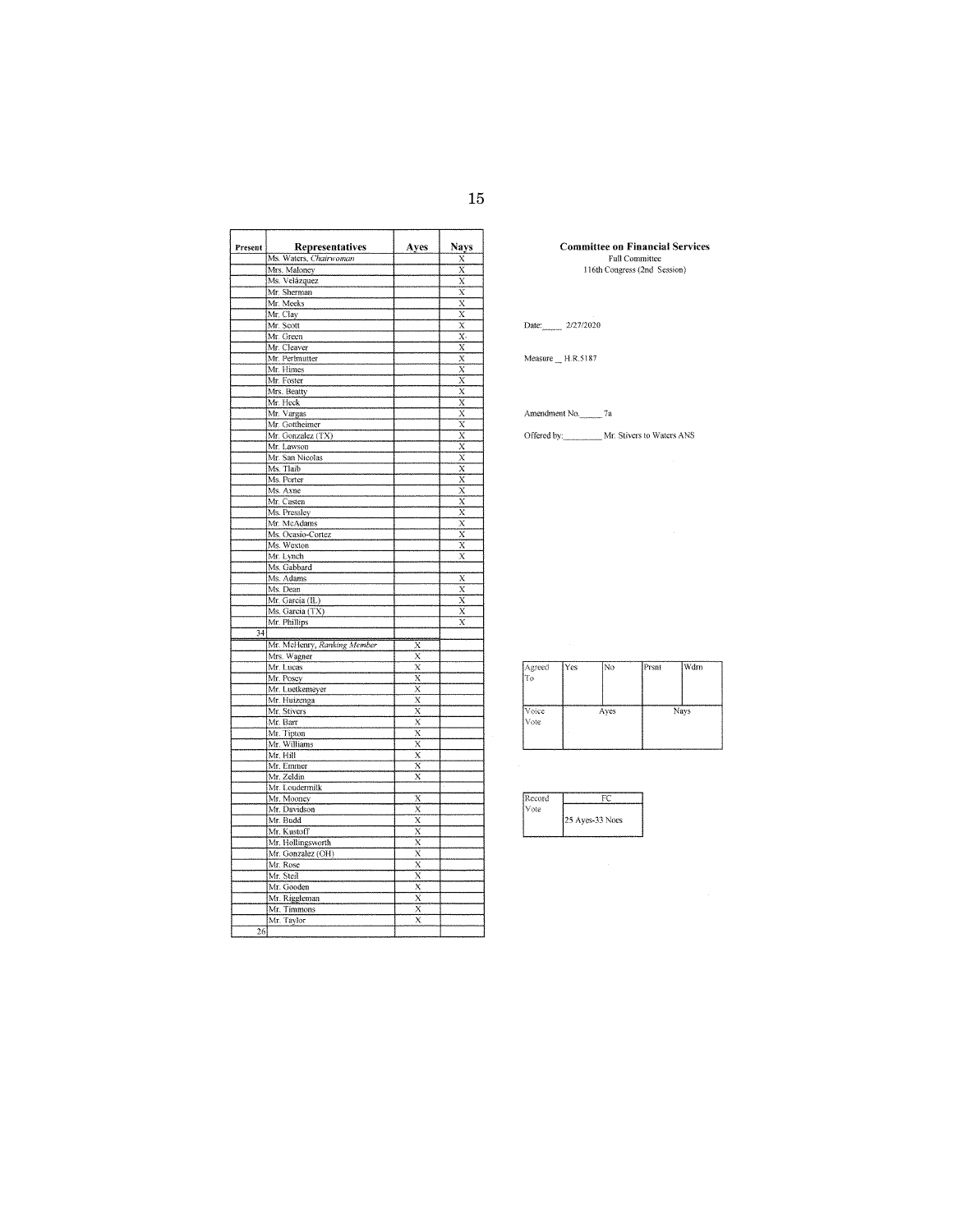Ŧ

| Present | Representatives             | Ayes                    | <b>Nays</b>                         |
|---------|-----------------------------|-------------------------|-------------------------------------|
|         | Ms. Waters, Chairwoman      | х                       |                                     |
|         | Mrs. Maloney                | X                       |                                     |
|         | Ms. Velázquez               | $\bar{\text{x}}$        |                                     |
|         | Mr. Sherman                 | $\overline{\mathbf{x}}$ |                                     |
|         | Mr. Meeks                   | X                       |                                     |
|         | Mr. Clay                    | $\overline{\mathbf{x}}$ |                                     |
|         | Mr. Scott                   | $\overline{\mathbf{x}}$ |                                     |
|         | Mr. Green                   | X                       |                                     |
|         | Mr. Cleaver                 | $\overline{\mathrm{x}}$ |                                     |
|         | Mr. Perlmutter              | $\overline{x}$          |                                     |
|         | Mr. Himes                   | $\bar{\mathrm{x}}$      |                                     |
|         | Mr. Foster                  |                         |                                     |
|         | Mrs. Beatty                 | $\frac{X}{X}$           |                                     |
|         | Mr. Heck                    | $\overline{\mathbf{x}}$ |                                     |
|         | Mr. Vargas                  | X                       |                                     |
|         | Mr. Gottheimer              | X                       |                                     |
|         | Mr. Gonzalez (TX)           | $\overline{x}$          |                                     |
|         | Mr. Lawson                  | $\bar{\mathbf{x}}$      |                                     |
|         |                             | X                       |                                     |
|         | Mr. San Nicolas             |                         |                                     |
|         | Ms. Tlaib                   | $\bar{\mathrm{x}}$      |                                     |
|         | Ms. Porter                  | $\bar{\mathbf{x}}$      |                                     |
|         | Ms. Axne                    | $\overline{\mathbf{x}}$ |                                     |
|         | Mr. Casten                  | $\overline{\mathbf{x}}$ |                                     |
|         | Ms. Pressley                | $\overline{\mathbf{x}}$ |                                     |
|         | Mr. McAdams                 | $\bar{x}$               |                                     |
|         | Ms. Ocasio-Cortez           | X                       |                                     |
|         | Ms. Wexton                  | $\overline{\text{x}}$   |                                     |
|         | Mr. Lynch                   | $\bar{\mathbf{x}}$      |                                     |
|         | Ms. Gabbard                 |                         |                                     |
|         | Ms. Adams                   | X                       |                                     |
|         | Ms. Dean                    | $\overline{\mathbf{x}}$ |                                     |
|         | Mr. Garcia (IL)             | X                       |                                     |
|         | Ms. Garcia (TX)             | X                       |                                     |
|         | Mr. Phillips                | X                       |                                     |
| 34      |                             |                         |                                     |
|         | Mr. McHenry, Ranking Member |                         |                                     |
|         | Mrs. Wagner                 |                         | $\overline{\mathbf{x}}$             |
|         | Mr. Lucas                   |                         | $\overline{x}$                      |
|         | Mr. Posey                   |                         |                                     |
|         | Mr. Luetkemeyer             |                         | $\frac{\overline{x}}{\overline{x}}$ |
|         | Mr. Huizenga                |                         | $\overline{\mathbf{x}}$             |
|         | Mr. Stivers                 |                         |                                     |
|         | Mr. Barr                    |                         | $\frac{\overline{X}}{\overline{X}}$ |
|         |                             |                         |                                     |
|         | Mr. Tipton                  |                         | $\frac{\overline{X}}{X}$            |
|         | Mr. Williams                |                         | $\frac{1}{x}$                       |
|         | Mr. Hill                    |                         |                                     |
|         | Mr. Emmer                   |                         | $\overline{\mathrm{x}}$             |
|         | Mr. Zeldin                  |                         | $\overline{\mathbf{x}}$             |
|         | Mr. Loudermilk              |                         |                                     |
|         | Mr. Mooney                  |                         | $\frac{\overline{x}}{\overline{x}}$ |
|         | Mr. Davidson                |                         |                                     |
|         | Mr. Budd                    |                         | $\overline{x}$                      |
|         | Mr. Kustoff                 |                         | $\overline{\mathrm{x}}$             |
|         | Mr. Hollingsworth           |                         | $\overline{x}$                      |
|         | Mr. Gonzalez (OH)           |                         |                                     |
|         | Mr. Rose                    |                         |                                     |
|         | Mr. Steil                   |                         |                                     |
|         | Mr. Gooden                  |                         | $\frac{X}{X} \times \frac{X}{X}$    |
|         | Mr. Riggleman               |                         |                                     |
|         | Mr. Timmons                 |                         | Χ                                   |
|         | Mr. Taylor                  |                         | $\overline{x}$                      |
| 26      |                             |                         |                                     |
|         |                             |                         |                                     |

 $\overline{f}$ 

٦

# **Committee on Financial Services**<br>Full Committee<br>116th Congress (2nd Session)

Date: 2/27/2020

## $Measure\_ H.R.5187$

 $\operatorname{Final}$  Passage

 $\frac{1}{2} \sum_{i=1}^n \frac{1}{2} \sum_{j=1}^n \frac{1}{2} \sum_{j=1}^n \frac{1}{2} \sum_{j=1}^n \frac{1}{2} \sum_{j=1}^n \frac{1}{2} \sum_{j=1}^n \frac{1}{2} \sum_{j=1}^n \frac{1}{2} \sum_{j=1}^n \frac{1}{2} \sum_{j=1}^n \frac{1}{2} \sum_{j=1}^n \frac{1}{2} \sum_{j=1}^n \frac{1}{2} \sum_{j=1}^n \frac{1}{2} \sum_{j=1}^n \frac{1}{2} \sum_{j=$ 

| Agreed<br>Ŧо   | Yes | [No  | Prsnt | Wdrn |
|----------------|-----|------|-------|------|
| Voice<br> Vote |     | Ayes |       | Navs |
|                |     |      |       |      |

| Record |                 |
|--------|-----------------|
| Vote   |                 |
|        | 33 Aves-25 Noes |
|        |                 |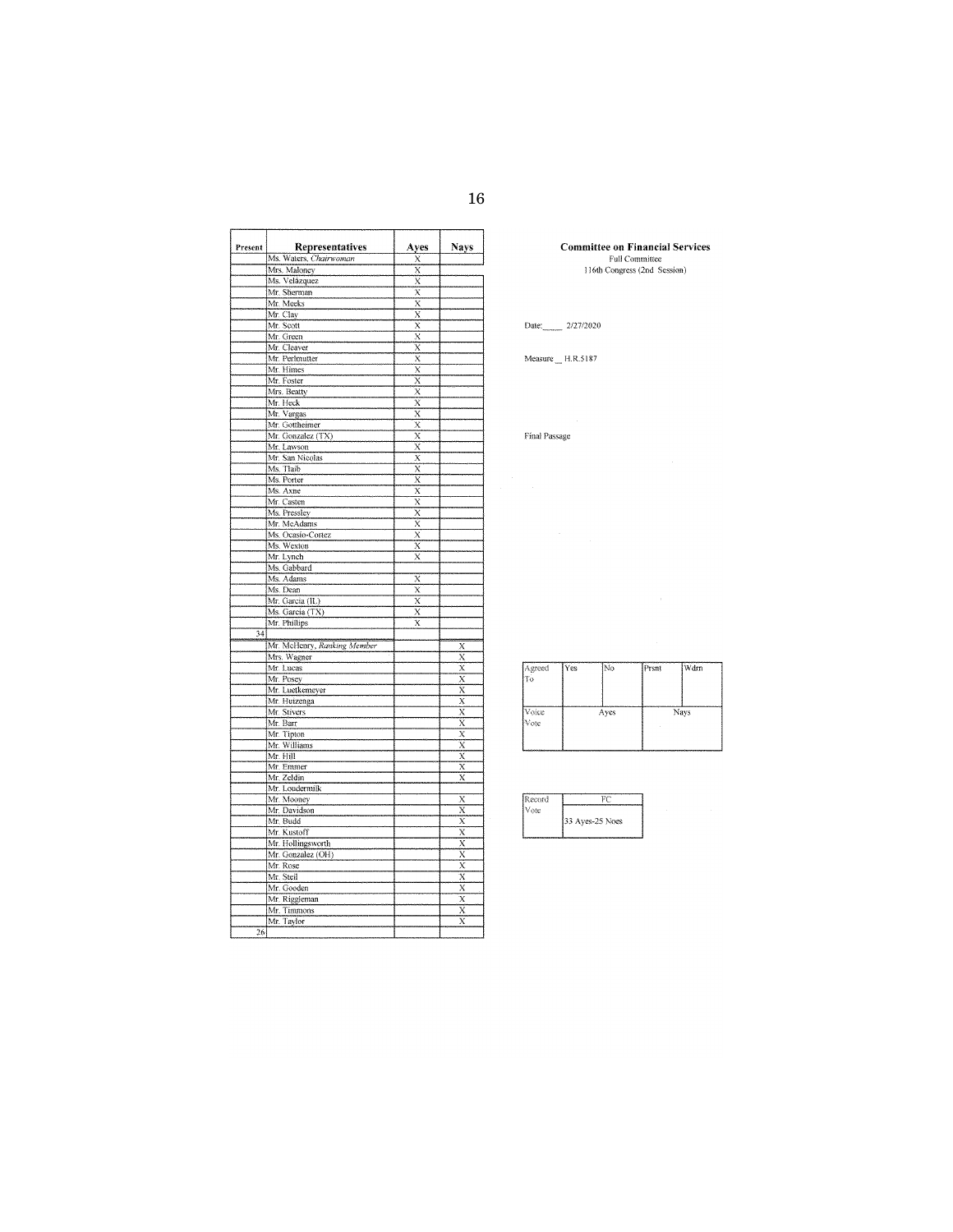## STATEMENT OF OVERSIGHT FINDINGS AND RECOMMENDATIONS OF THE **COMMITTEE**

In compliance with clause  $3(c)(1)$  of rule XIII and clause  $2(b)(1)$ of rule X of the Rules of the House of Representatives, the Committee's oversight findings and recommendations are reflected in the descriptive portions of this report.

## STATEMENT OF PERFORMANCE GOALS AND OBJECTIVES

Pursuant to clause (3)(c) of rule XIII of the Rules of the House of Representatives, the goals of H.R. 5187 are to address the shortage of affordable housing in the US by providing substantial new federal investments in our country's housing infrastructure.

## NEW BUDGET AUTHORITY AND CBO COST ESTIMATE

Pursuant to clause 3(c)(2) of rule XIII of the Rules of the House of Representatives and section 308(a) of the Congressional Budget Act of 1974, and pursuant to clause 3(c)(3) of Rule XIII of the Rules of the House of Representatives and section 402 of the *Congressional Budget Act of 1974*, the Committee has received the following estimate for H.R. 5187 from the Director of the Congressional Budget Office:

# U.S. CONGRESS, CONGRESSIONAL BUDGET OFFICE, *Washington, DC, December 22, 2020.*

Hon. MAXINE WATERS, *Chairwoman, Committee on Financial Services, House of Representatives, Washington, DC.* 

DEAR MADAM CHAIRWOMAN: The Congressional Budget Office has prepared the enclosed cost estimate for H.R. 5187, the Housing is Infrastructure Act of 2020.

If you wish further details on this estimate, we will be pleased to provide them. The CBO staff contact is Elizabeth Cove Delisle. Sincerely,

> PHILLIP L. SWAGEL, *Director.*

Enclosure.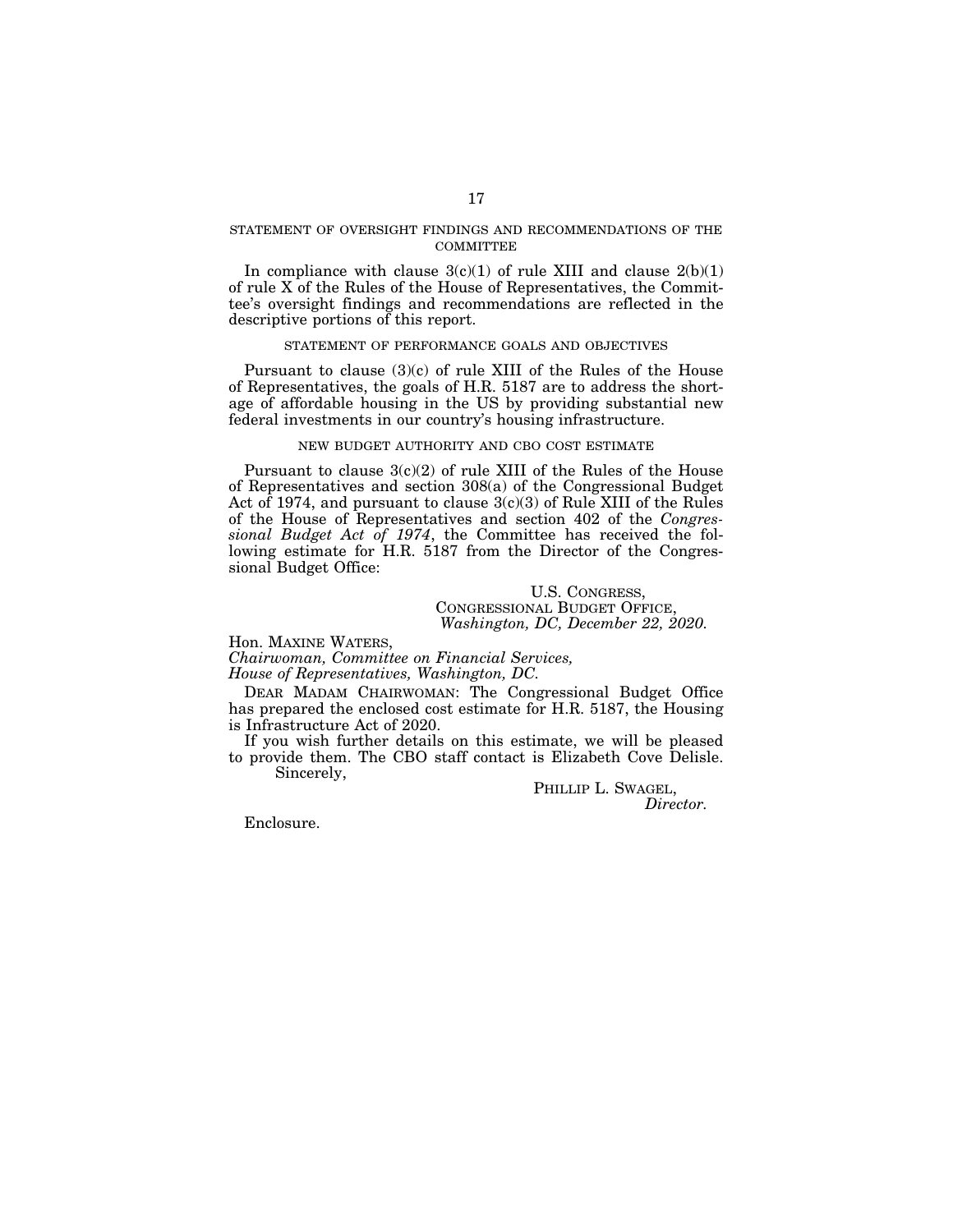| At a Glance                                                                                                                               |           |                                            |               |  |  |  |  |  |  |  |
|-------------------------------------------------------------------------------------------------------------------------------------------|-----------|--------------------------------------------|---------------|--|--|--|--|--|--|--|
| H.R. 5187, Housing is Infrastructure Act of 2020<br>As ordered reported by the House Committee on Financial Services on February 28, 2020 |           |                                            |               |  |  |  |  |  |  |  |
| By Fiscal Year, Millions of Dollars                                                                                                       | 2021      | 2021-2025                                  | 2021-2030     |  |  |  |  |  |  |  |
| Direct Spending (Outlays).                                                                                                                |           |                                            |               |  |  |  |  |  |  |  |
| Revenues                                                                                                                                  | Ω         | o                                          |               |  |  |  |  |  |  |  |
| Increase or Decrease (-)<br>in the Deficit                                                                                                |           | ก                                          |               |  |  |  |  |  |  |  |
| Spending Subject to<br>Appropriation (Outlays)                                                                                            | 3.189     | 87,794                                     | not estimated |  |  |  |  |  |  |  |
| Statutory pay-as-you-go<br>procedures apply?                                                                                              | No        | <b>Mandate Effects</b>                     |               |  |  |  |  |  |  |  |
| Increases on-budget deficits in any<br>of the four consecutive 10-year                                                                    | <b>No</b> | Contains intergovernmental mandate?<br>No. |               |  |  |  |  |  |  |  |
| periods beginning in 2031?                                                                                                                |           | Contains private-sector mandate?           | No            |  |  |  |  |  |  |  |

The bill would

• Authorize the appropriation of funds for housing and community development programs

Estimated budgetary effects would primarily stem from

• Spending of appropriations authorized for existing housing programs

Areas of significant uncertainty include

• Predicting the types of activities that grantees would carry out with the authorized funds

• Estimating the pace at which housing providers would renovate, build, or acquire housing

Bill summary: H.R. 5187 would authorize the appropriation of \$100.6 billion for fiscal year 2021 for housing and community development programs. In addition, the bill would authorize the appropriation of whatever amounts are necessary for capital and operating subsidies for new housing, which CBO estimates would total \$855 million over the 2021–2025 period. CBO estimates that H.R. 5187 would authorize appropriations totaling \$100.7 billion in 2021 and \$101.5 billion over the 2021–2025 period. The Congress appropriated \$20.8 billion for those programs in 2020.

The amounts specifically authorized by the bill for housing and community development programs include:

• \$70 billion for the Public Housing Capital Fund to improve, finance, or construct public housing;

• \$10 billion for the Community Development Block Grant Program to construct and maintain affordable housing, support changes to zoning requirements, and support transportation infrastructure projects;

• \$5 billion for the Housing Trust Fund to construct or repair housing that is affordable for low-income households;

• \$5 billion for the HOME Investment Partnerships program to build, buy, or rehabilitate housing, or to provide rental assistance for low-income households;

• \$2.5 billion for the Supportive Housing for Persons with Disabilities program to provide rental subsidies to property owners who make housing and supportive services available to low-income people with disabilities;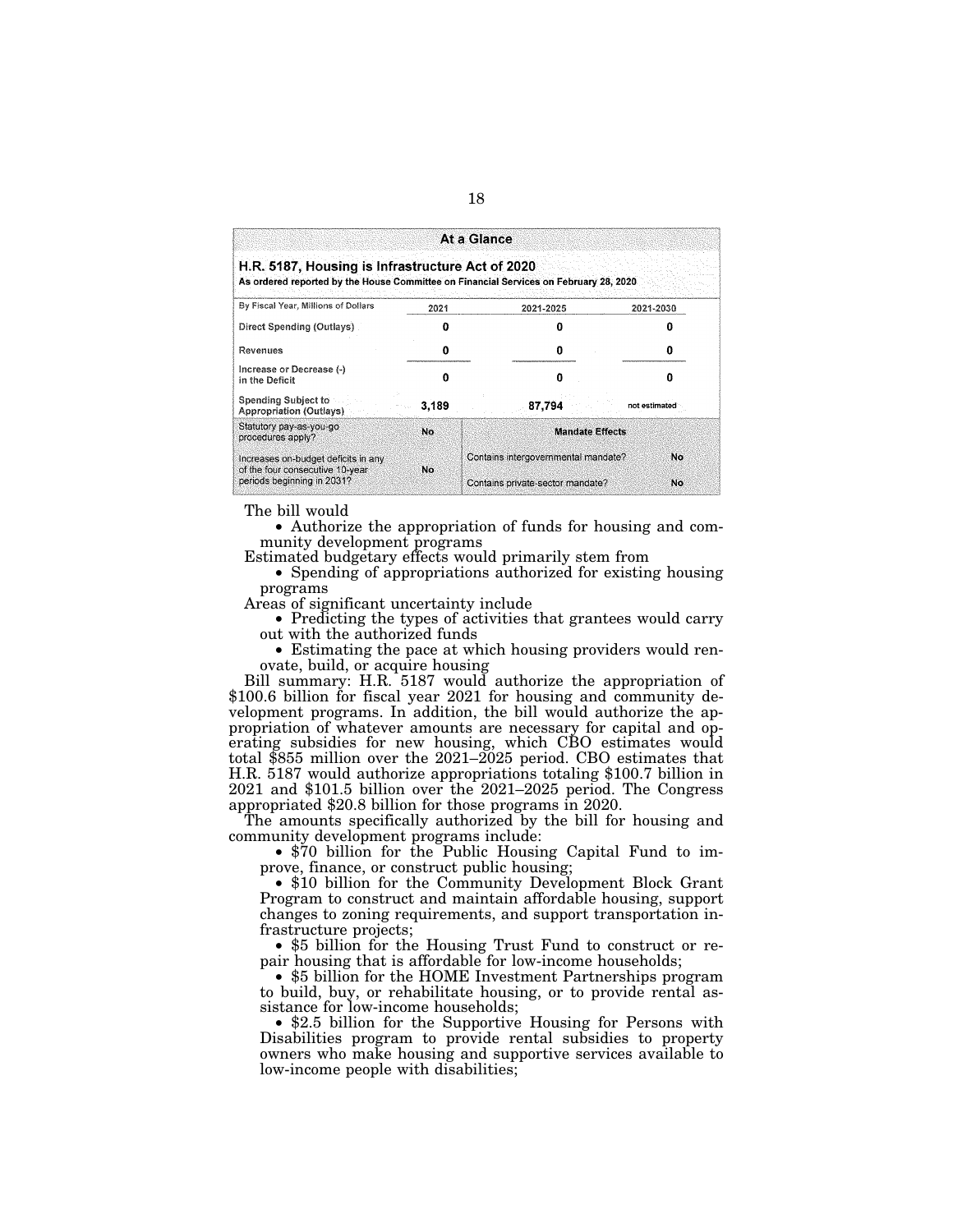• \$2.5 billion for the Supportive Housing for the Elderly program to fund housing and supportive services for low-income elderly people;

• \$2.5 billion for the Capital Magnet Fund to make grants to financial institutions to incentivize private investment in affordable housing and related economic development activities;

• \$1 billion for the Multifamily Preservation and Revitalization Demonstration Program to provide grants and loans to preserve and revitalize multifamily rental housing;

• \$1 billion for the Native American Housing Block Grant Program to provide funding for tribes to acquire, construct, rehabilitate, or manage affordable housing for low-income Native American families;

• \$1 billion for the Flood Mitigation Assistance Grant Program to reduce the risk of flood damage to communities participating in the National Flood Insurance Program; and

• \$100 million for the Department of Agriculture to provide loans or grants to low-income homeowners in rural areas to repair or improve their homes.

Based on historical spending for those activities, CBO estimates that implementing H.R. 5187 would cost \$87.8 billion over the 2021–2025 period, assuming appropriation of the estimated and authorized amounts. The remainder of the amounts authorized over that period would be spent after 2025.

Estimated Federal cost: The estimated budgetary effect of H.R. 5187 is shown in Table 1. The costs of the legislation fall within budget functions 450 (community and regional development) and 600 (education, training, employment, and social services).

|  |  |  |  |  |  |  | TABLE 1.—ESTIMATED INCREASES IN SPENDING SUBJECT TO APPROPRIATION UNDER H.R. 5187 |  |
|--|--|--|--|--|--|--|-----------------------------------------------------------------------------------|--|
|--|--|--|--|--|--|--|-----------------------------------------------------------------------------------|--|

|                                                            | By fiscal year, millions of dollars- |              |              |          |          |           |
|------------------------------------------------------------|--------------------------------------|--------------|--------------|----------|----------|-----------|
|                                                            | 2021                                 | 2022         | 2023         | 2024     | 2025     | 2021-2025 |
| Public Housing Capital Fund:                               |                                      |              |              |          |          |           |
|                                                            | 70.000                               | $\theta$     | 0            | 0        | 0        | 70.000    |
|                                                            | 1.400                                | 14.000       | 21.000       | 18.900   | 7.000    | 62.300    |
| Community Development Block Grant:                         |                                      |              |              |          |          |           |
|                                                            | 10.000                               | $\mathbf{0}$ | $\mathbf{0}$ | 0        | 0        | 10.000    |
|                                                            | 50                                   | 500          | 1.500        | 2,000    | 2,500    | 6,550     |
| Housing Trust Fund:                                        |                                      |              |              |          |          |           |
|                                                            | 5.000                                | $\theta$     | 0            | 0        | 0        | 5.000     |
|                                                            | 50                                   | 600          | 1,400        | 1,250    | 750      | 4,050     |
| <b>HOME Program:</b>                                       |                                      |              |              |          |          |           |
|                                                            | 5.000                                | 0            | $\theta$     | 0        | 0        | 5.000     |
|                                                            | 0                                    | 550          | 1,100        | 1,400    | 1,050    | 4,100     |
| Housing for Persons With Disabilities:                     |                                      |              |              |          |          |           |
|                                                            | 2.500                                | 0            | 0            | $\bf{0}$ | 0        | 2.500     |
|                                                            | 450                                  | 1.250        | 175          | 50       | 75       | 2.000     |
| Housing for the Elderly:                                   |                                      |              |              |          |          |           |
|                                                            | 2.500                                | 0            | $\theta$     | 0        | 0        | 2.500     |
|                                                            | 525                                  | 1,575        | 225          | 75       | 50       | 2,450     |
| Capital Magnet Fund:                                       |                                      |              |              |          |          |           |
|                                                            | 2.500                                | 0            | 0            | 0        | 0        | 2.500     |
|                                                            | 75                                   | 150          | 625          | 825      | 825      | 2,500     |
| Multifamily Preservation and Revitalization Demonstration: |                                      |              |              |          |          |           |
|                                                            | 1.000                                | 0            | 0            | 0        | $^{0}$   | 1.000     |
|                                                            | 100                                  | 500          | 400          | 0        | $\theta$ | 1.000     |
| Native American Housing Block Grants:                      |                                      |              |              |          |          |           |
|                                                            | 1.000                                | 0            | 0            | 0        | 0        | 1.000     |
|                                                            | 380                                  | 280          | 140          | 170      | 20       | 990       |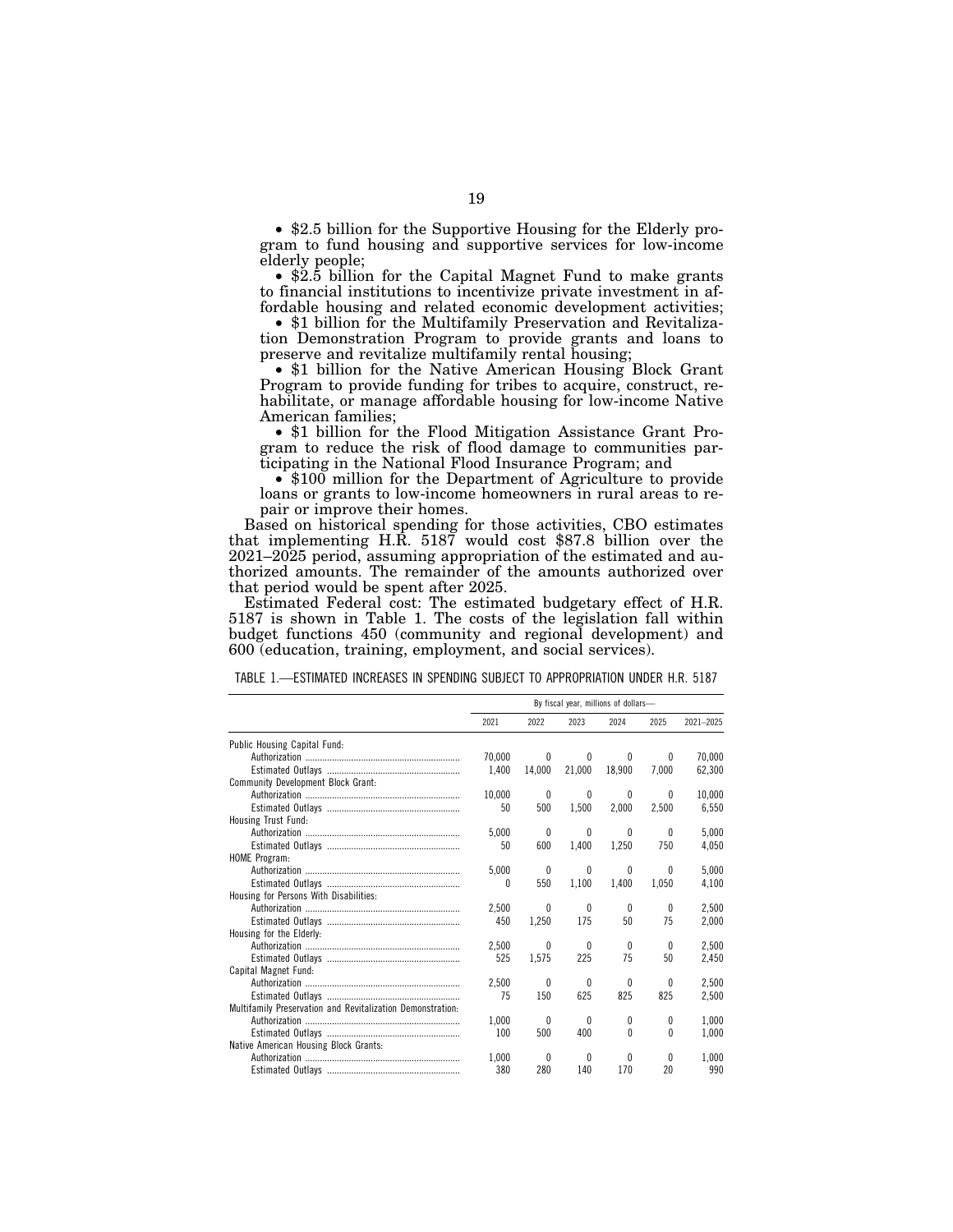#### TABLE 1.—ESTIMATED INCREASES IN SPENDING SUBJECT TO APPROPRIATION UNDER H.R. 5187—Continued

|                                             | By fiscal year, millions of dollars- |        |        |          |          |           |
|---------------------------------------------|--------------------------------------|--------|--------|----------|----------|-----------|
|                                             | 2021                                 | 2022   | 2023   | 2024     | 2025     | 2021-2025 |
| Flood Mitigation Assistance:                |                                      |        |        |          |          |           |
|                                             | 1.000                                | 0      | 0      | 0        | $\theta$ | 1.000     |
|                                             | 50                                   | 100    | 200    | 250      | 300      | 900       |
| Loans for Repairs of Single-Family Housing: |                                      |        |        |          |          |           |
|                                             | 100                                  | 0      | 0      | 0        | 0        | 100       |
|                                             | 55                                   | 30     | 14     | $\theta$ | 0        | 99        |
| Operating Funds for New Units:              |                                      |        |        |          |          |           |
|                                             | 38                                   | 78     | 120    | 163      | 208      | 607       |
|                                             | 38                                   | 78     | 120    | 163      | 208      | 607       |
| Capital Funds for New Units:                |                                      |        |        |          |          |           |
|                                             | 16                                   | 32     | 49     | 66       | 85       | 248       |
|                                             | 16                                   | 32     | 49     | 66       | 85       | 248       |
| Total Changes:.                             |                                      |        |        |          |          |           |
|                                             | 100.654                              | 110    | 169    | 229      | 293      | 101.455   |
|                                             | 3.189                                | 19.645 | 26.948 | 25.149   | 12.863   | 87.794    |

Basis of estimate: For this estimate, CBO assumes that H.R. 5187 will be enacted near the start of fiscal year 2021 and that the authorized and estimated amounts will be appropriated in each year. Except as noted below, estimated outlays are based on historical spending patterns for each program.

Public Housing Capital Fund: The bill would authorize the appropriation of \$70 billion for 2021 to improve, finance, or construct public housing. The Congress appropriated \$2.9 billion for that purpose in 2020. Using information from a study by Abt Associates and accounting for capital needs that have accumulated since 2010 and for inflation, CBO expects that about \$60 billion of the amount authorized for capital grants would be used to rehabilitate public housing units; the remaining \$10 billion would be used to build or acquire new public housing units.

Operating and capital funds for new units: CBO expects that public housing agencies would be eligible to receive funds from the Department of Housing and Urban Development (HUD) for operating and capital needs for the new units; those estimated authorizations are shown in Table 1. A study by Abt Associates found that the average cost to develop a unit funded by the Low-Income Housing Tax Credit Program—a program used to develop housing for low- and moderate-income households—was about \$182,000 in 2016. After accounting for inflation, CBO estimates that the cost to develop or acquire a public housing unit would be about \$230,000 in 2021. CBO expects that public housing agencies would develop the units over a five-year period; therefore, CBO estimates that HUD would provide operating and capital funds for about 8,000 new units in 2021 and a total of 40,000 new units in 2025.

In 2017, outlays for the operating and capital subsidies were \$4.3 billion and \$1.8 billion, respectively. According to data on public housing households from HUD, about 980,000 households lived in public housing in an average month in the same year. Based on that information and after accounting for inflation, CBO estimates that HUD would provide an operating subsidy of \$4,400 and a capital subsidy of \$1,800 for each new public housing unit in 2021. CBO estimates that spending subject to appropriation would in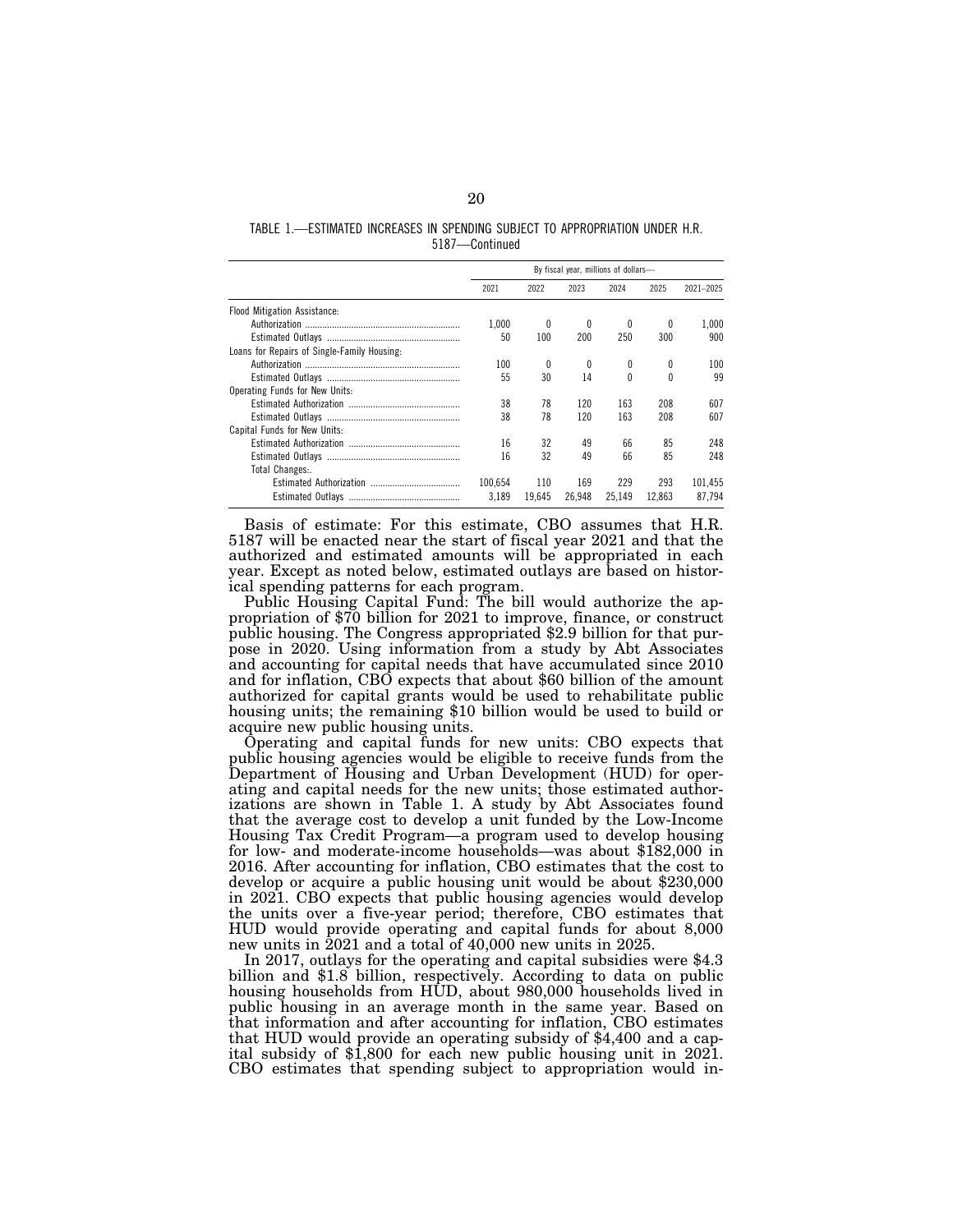crease by a total of \$607 million and \$248 million for operating and capital costs, respectively, over the 2021–2025 period.

Uncertainty: CBO's estimate of spending for this bill is based on costs and historical spending patterns for similar programs or types of assistance. However, CBO cannot precisely predict the pace of program implementation. Spending under H.R. 5187 could be faster or slower than CBO's estimate for two reasons:

• Grantees could carry out different activities than they have historically. For example, if a larger share of grantees than expected uses funds to provide rental assistance directly to households or property owners, funds will probably be spent faster than CBO projects.

• Grantees might take longer than expected to renovate, acquire, or build housing. CBO's estimate reflects the expectation that grantees will renovate public housing, and build new housing, at a pace that is consistent with historical spending patterns. However, if grantees expand their programs more slowly than CBO expects, total spending could be slower.

The cost of implementing the bill could be higher or lower than CBO estimates depending on the number of units that grantees build or acquire using funds authorized in the bill.

Pay-As-You-Go considerations: None.

Increase in long-term deficits: None.

Mandates: None.

Estimate prepared by: Federal costs: Elizabeth Cove Delisle (housing assistance provisions), Jon Sperl (community development provisions); Mandates: Rachel Austin.

Estimate reviewed by: Sheila Dacey, Chief, Income Security and Education Cost Estimates Unit; H. Samuel Papenfuss, Deputy Director of Budget Analysis; Theresa Gullo, Director of Budget Analysis.

## COMMITTEE COST ESTIMATE

Clause 3(d)(1) of rule XIII of the Rules of the House of Representatives requires an estimate and a comparison of the costs that would be incurred in carrying out H.R. 5187. However, clause  $3(d)(2)(B)$  of that rule provides that this requirement does not apply when the committee has included in its report a timely submitted cost estimate of the bill prepared by the Director of the Congressional Budget Office under section 402 of the *Congressional Budget Act*.

## UNFUNDED MANDATE STATEMENT

Pursuant to Section 423 of the *Congressional Budget and Impoundment Control Act* (as amended by Section 101(a)(2) of the *Unfunded Mandates Reform Act*, Pub. L. 104–4), the Committee adopts as its own the estimate of federal mandates regarding H.R. 5187, as amended, prepared by the Director of the Congressional Budget Office.

#### ADVISORY COMMITTEE

No advisory committees within the meaning of section 5(b) of the Federal Advisory Committee Act were created by this legislation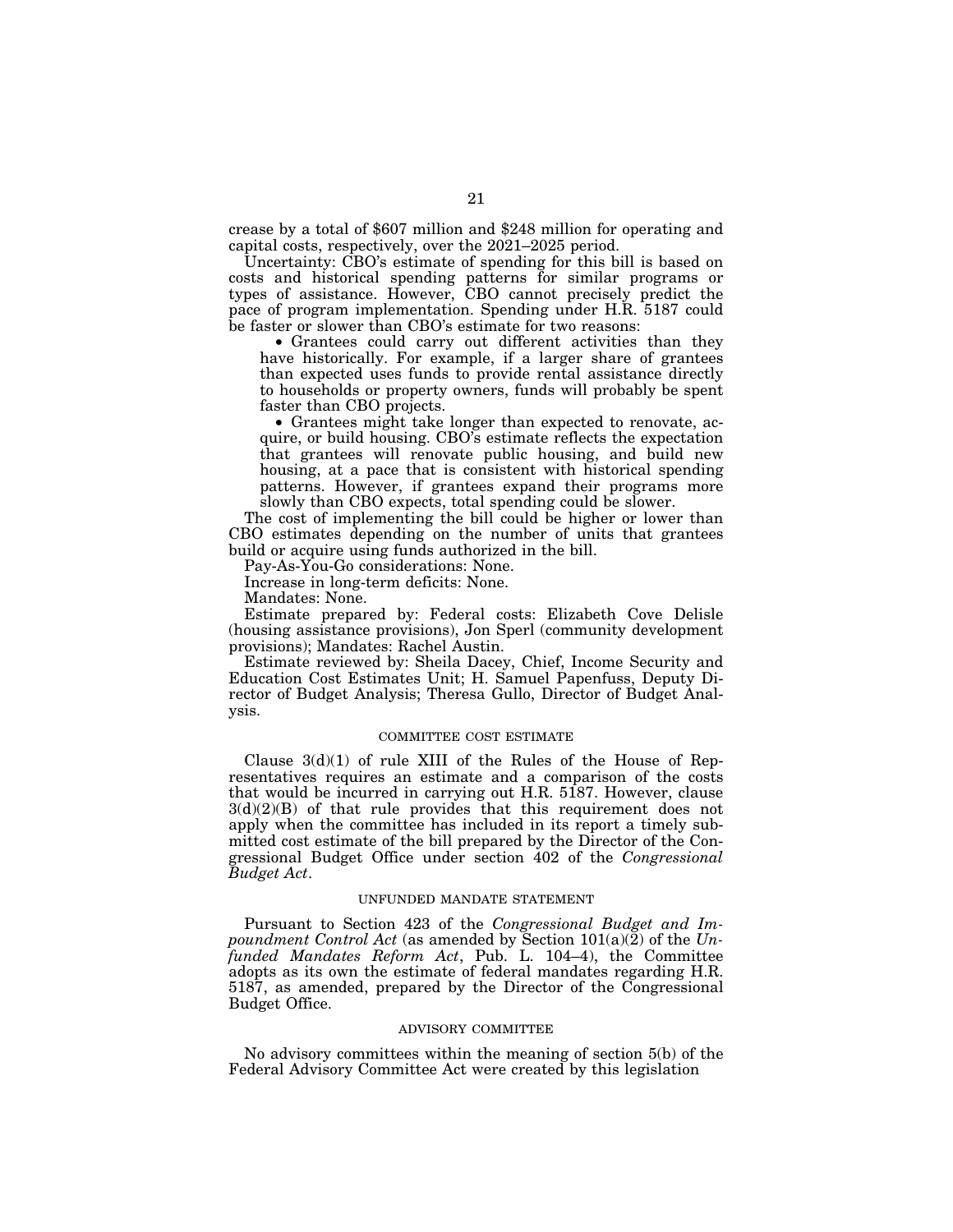#### APPLICATION OF LAW TO THE LEGISLATIVE BRANCH

Pursuant to section 102(b)(3) of the *Congressional Accountability Act*, Pub. L. No. 104–1, H.R. 5187, as amended, does not apply to terms and conditions of employment or to access to public services or accommodations within the legislative branch.

## EARMARK STATEMENT

In accordance with clause 9 of rule XXI of the Rules of the House of Representatives, H.R. 5187 does not contain any congressional earmarks, limited tax benefits, or limited tariff benefits as described in clauses  $9(e)$ ,  $9(f)$ , and  $9(g)$  of rule XXI.

## DUPLICATION OF FEDERAL PROGRAMS

Pursuant to clause  $3(c)(5)$  of rule XIII of the Rules of the House of Representatives, the Committee states that no provision of H.R. 5187 establishes or reauthorizes a program of the Federal Government known to be duplicative of another federal program, a program that was included in any report from the Government Accountability Office to Congress pursuant to section 21 of Public Law 111–139, or a program related to a program identified in the most recent Catalog of Federal Domestic Assistance.

## CHANGES TO EXISTING LAW

H.R. 5187 does not make any changes to existing law, so no document is required in order to comply with clause 3(e) of rule XIII of the Rules of the House of Representatives,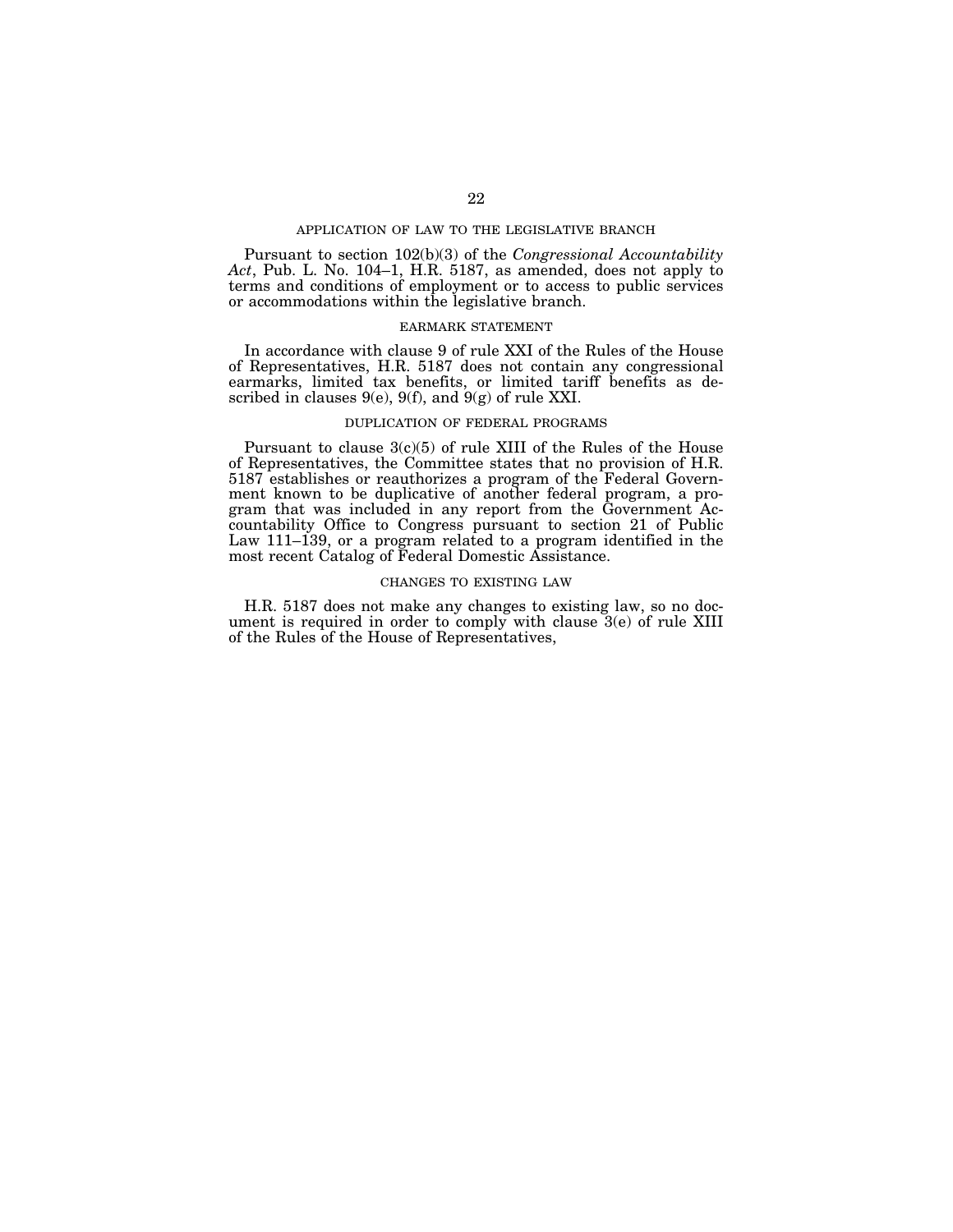# MINORITY VIEWS

Democrats want to throw hundreds of billions of dollars at outdated and ineffective public housing programs, while Republicans believe modernizing and improving these programs will be necessary to address Americans' housing needs.

The Department of Housing and Urban Development's (HUD) public housing programs require significant reforms to strengthen America's housing supply. Committee Republicans want to bring HUD's programs into the 21st century to help households move toward a model of opportunity and self-sufficiency, instead of keeping low-income families in areas of concentrated poverty.

Democrats' H.R. 5187 authorizes approximately \$100 billion but fails to modernize any of the housing programs—trapping struggling Americans in outdated low-income housing programs. The COVID–19 pandemic has only proven the inefficiency of these programs as millions of families struggle with housing insecurity, unsafe conditions, and even homelessness.

HUD's housing programs should be modernized with proven solutions. Republicans offered three commonsense amendments during Committee markup that would have addressed the shortfalls of H.R. 5187—every amendment was rejected by Democrats:

• Rep. Budd offered an amendment to require states or localities to provide non-federal matching funds to increase the impact and local oversight of these funds. The cost of repairs to aging local housing stock cannot be the responsibility of the federal government alone.

• Rep. Huizenga offered an amendment to stop funds under the bill from going to any housing authority that has committed fraud with federal funds or has used federal funding to violate fair housing laws. Without enhanced oversight and accountability measures, taxpayers are at risk of bailing out the same troubled housing authorities whose mismanagement wasted previous spending. In fact, two of the nation's largest housing authorities—NYCHA and the City of Los Angeles were each sued by and settled with HUD for fraud, failure to enforce federal laws, and repeated tenant safety violations.

• Rep. Stivers offered an amendment that would increase the utilization of the bipartisan Rental Assistance Demonstration, which injects private capital into public housing.

Each of these amendments would have dramatically improved H.R. 5187 by increasing local accountability and flexibility in how best to meet the 21st century housing needs of individuals.

History has repeatedly shown increasing funding alone will not solve our housing challenges. Republicans remain ready to work on bipartisan reforms to modernize the ineffective and outdated programs of HUD.

For these reasons, Committee Republicans oppose H.R. 5187.